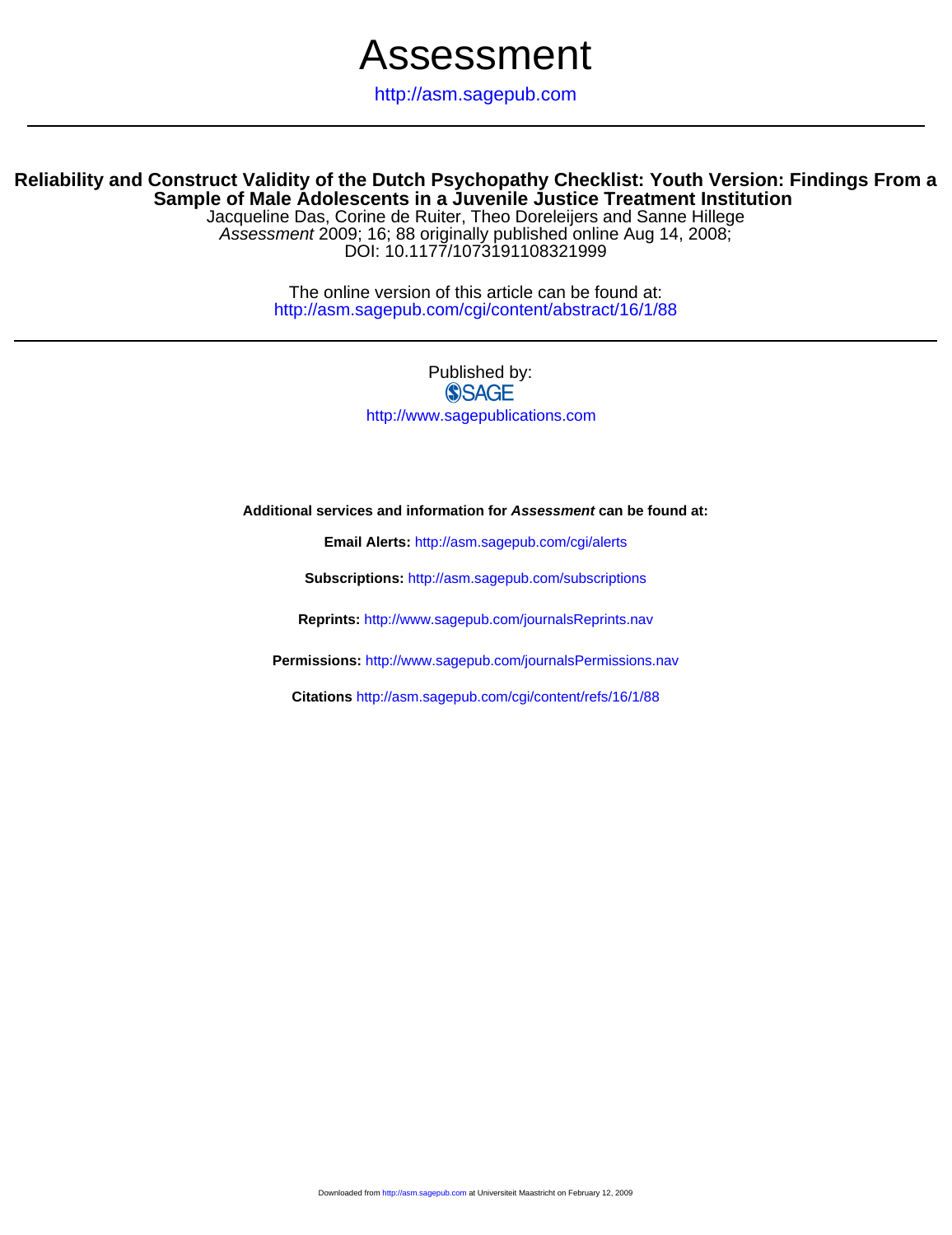**Assessment**  Volume 16 Number 1 March 2009 88-102 © 2009 Sage Publications 10.1177/1073191108321999 http://asmnt.sagepub.com hosted at http://online.sagepub.com

# **Reliability and Construct Validity of the Dutch Psychopathy Checklist: Youth Version**

# **Findings From a Sample of Male Adolescents in a Juvenile Justice Treatment Institution**

Jacqueline Das *Jongerenhuis Harreveld*

Corine de Ruiter *Maastricht University*

Theo Doreleijers *VU University Medical Center*

Sanne Hillege *Rentray Lelystad*

> The present study examines the reliability and construct validity of the Dutch version of the Psychopathy Check List:Youth Version (PCL:YV) in a sample of male adolescents admitted to a secure juvenile justice treatment institution ( $N = 98$ ). Hare's four-factor model is used to examine reliability and validity of the separate dimensions of psychopathy. Interrater reliabilities are good to excellent for the PCL:YV total score and most factor scores, except for the affective factor. Several suggestions are offered for optimizing reliability of this factor. Finally, meaningful associations between PCL:YV scores and scores on the Minnesota Multiphasic Personality Inventory–Adolescent and the Interpersonal Checklist–Revised support the construct validity of the PCL:YV total score as well as the four factors in the Dutch context.

> *Keywords: psychopathy checklist; youth version; psychopathy; nomological network; construct validity; reliability*

The assessment of psychopathic traits in adolescents<br>has become an important aspect of forensic psychological assessment, with potentially grave implications for sentencing, diversion practice, and treatment (Petrila & Skeem, 2003; Skeem & Cauffman, 2003). In adult male offenders, the concept of psychopathy is associated with an early onset of antisocial behavior (Forth & Burke, 1998; Hare, Hart, Forth, Harpur, & Williamson, 1998), deviant performance on neurocognitive tasks (e.g., Levenston, Patrick, Bradley, & Lang,

2000; Newman & Schmitt, 1998), higher recidivism rate (Gendreau, Goggin, & Smith, 2002; Hildebrand, de Ruiter, & de Vogel, 2004; Walters, 2003), and limited response to treatment (Ogloff, Wong, & Greenwood, 1990; Rice, Harris, & Cormier, 1992; Seto & Barbaree, 1999). However, positive effects of treatment on the violent and criminal behaviors of adults and adolescents with psychopathic traits have also been demonstrated (Caldwell, Skeem, Salekin, & Van Rybroek, 2006; Skeem, Monahan, & Mulvey, 2002). Several scholars have argued that the identification of psychopathic traits in childhood or adolescence may offer a better understanding of the etiology of the disorder and may provide starting points for targeting interventions (Forth, Hart, & Hare, 1990; Forth & Mailloux, 2000; Frick, Bodin, & Barry, 2000). For this purpose, the Psychopathy Checklist–Revised (PCL-R; Hare, 1991, 2003), the most widely validated measure for the assessment of psychopathy in adults, has been extended downward for use with adolescents.

**Authors' Note:** This study was supported financially by the Netherlands Ministry of Justice. The authors gratefully acknowledge the contributions to this study made by the clinical staff of Jongerenhuis Harreveld, section 't Anker. The management of Jongerenhuis Harreveld is thanked for its support during this study. Correspondence should be addressed to Corine de Ruiter, PhD, Faculty of Psychology and Neuroscience, Maastricht University, PO Box 616, 6200 MD Maastricht, Netherlands; e-mail: Corine. deRuiter@psychology.unimaas.nl. Jacqueline Das is now at De Waag, outpatient forensic psychiatric center, Almere, Netherlands.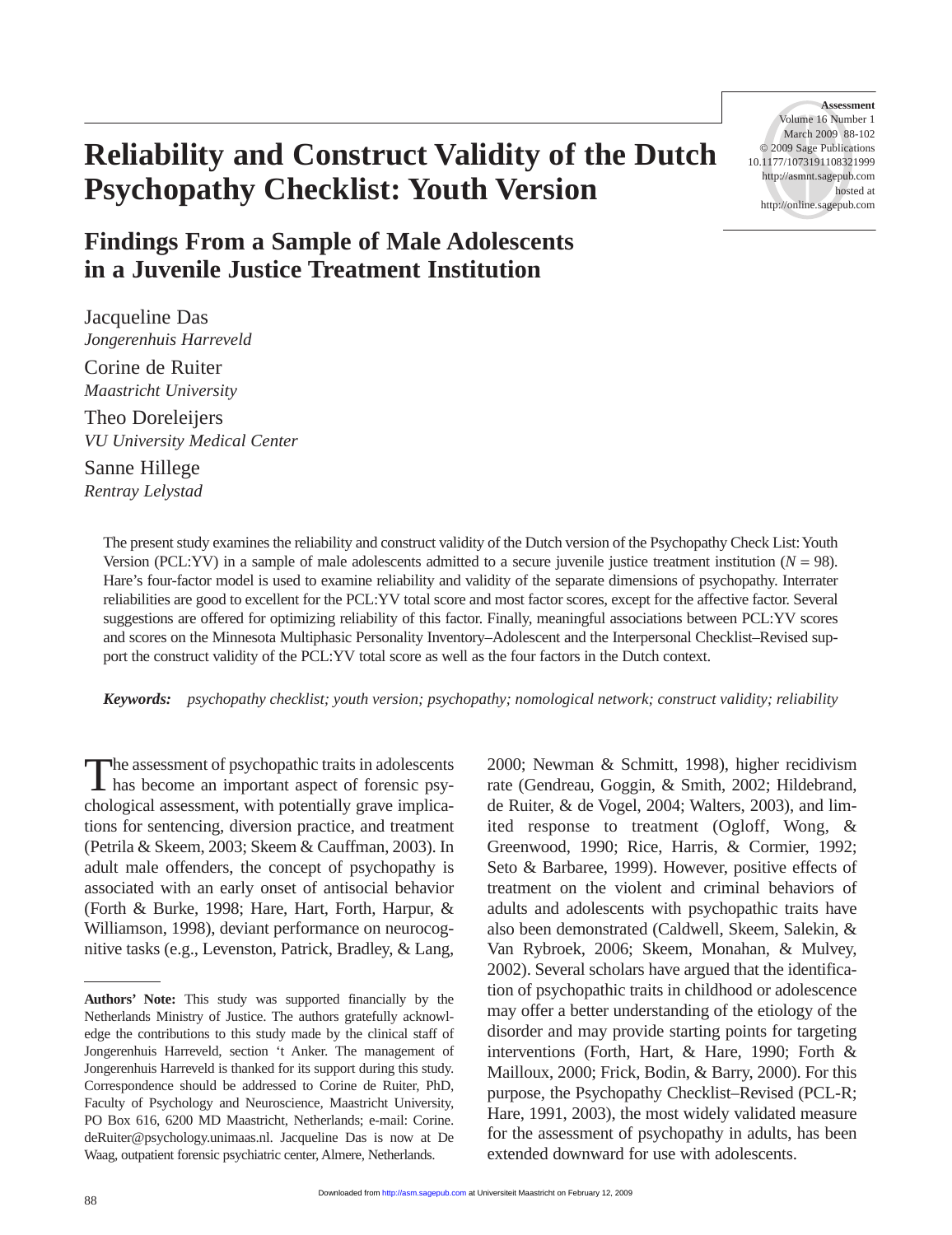The Psychopathy Checklist: Youth Version (PCL:YV; Forth, Kosson & Hare, 2003) closely resembles the PCL-R, but item descriptions were modified to take into account the restricted life experience of the adolescent and to emphasize peer contacts instead of romantic relationships (Forth et al., 2003). Similar to the PCL-R, the items of the PCL:YV are scored on a 3-point rating scale (0 = *item does not apply*, 1 = *item applies to a certain extent*, 2 = *item definitely applies*), resulting in a dimensional total score ranging from 0 to 40. In contrast to the PCL-R, there is no designated cutoff score for the PCL:YV. Scores should be interpreted as dimensional ratings of the degree to which an adolescent matches the prototypical psychopath (Forth et al., 2003).

The factor model underlying the PCL:YV is still under investigation. Although earlier studies suggested a similar two-factor structure as the one traditionally thought to underlie adult psychopathy (e.g., Brandt, Kennedy, Patrick, & Curtin, 1997; Forth & Mailloux, 2000), the PCL:YV manual (Forth et al., 2003) provided evidence of two alternative models that have been proposed for the PCL-R, a modified version of the hierarchical three-factor model (Cooke & Michie, 2001) and a parceled four-factor model (Hare, 2003). In both models, the original Factor 1 (Hare, 1991) is divided into an interpersonal dimension (new Factor 1) and an affective dimension (new Factor 2). A new Factor 3 comprises impulsive behavioral traits and an irresponsible lifestyle. The Hare (2003) four-factor model included an additional fourth factor comprising antisocial behaviors. Several studies have demonstrated both models to have generally good fit in male adolescents. The four-factor model was more parsimonious from a mathematicalmodeling perspective (Jones, Cauffman, Miller, & Mulvey, 2006; Neumann, Kosson, Forth, & Hare, 2006; Salekin, Brannen, Zalot, Leistico, & Neumann, 2006), whereas the three-factor model is considered to be more theoretically coherent (e.g., Cooke & Michie, 2001; Cooke, Michie, Hart, & Clark, 2004). In fact, other child and adolescent psychopathy measures, such as the Antisocial Process Screening Device (APSD; Frick & Hare, 2001) and the Youth Psychopathic Traits Inventory (YPI; Andershed, Kerr, Stattin, & Levander, 2001), do not (YPI) or only scarcely include antisocial items (APSD; one item).

Critics have argued that the use of a simple downward extension of adult psychopathy measures such as the PCL-R may not be warranted because of several methodological and ethical problems (Hart, Watt, & Vincent, 2002; Seagrave & Grisso, 2002). One

concern is that psychopathy may not be manifested in the same way across the life span. More specifically, behaviors and attitudes similar to operational definitions of adolescent psychopathy, for instance, rapid changes in peer relationships and risk-taking behavior, may in fact be caused by the transient developmental process of adolescence. This increases the possibility of 'false positives'—a diagnosis of psychopathy when psychopathy is, in fact, not present. The negative connotations associated with the term *psychopathy* (e.g., dangerousness, untreatability) necessitate that high psychometric standards be met before using psychopathy measures in clinical forensic practice. Careful scrutiny of the psychometric properties of the PCL:YV in the past decade, has provided accumulating evidence of the reliability and construct validity of PCL:YV ratings, which are briefly summarized below.

# **Evidence of Reliability**

Good interrater reliability and internal consistency of the PCL:YV total score has been demonstrated in several studies (e.g., Brandt et al., 1997; Kosson, Cyterski, Steuerwald, Neumann, & Walker-Matthews, 2002; O'Neill, Lidz, & Heilbrun, 2003; Skeem & Cauffman, 2003). Campbell, Pulos, Hogan, and Murry (2005) performed a meta-analysis of 28 independent adolescent samples, to examine the reliability of the PCL:YV and related instruments (i.e., PCL-R, modified versions of the PCL-R, and the PCL, screening version; Hart, Cox, & Hare, 1995). The interrater reliability and internal reliability of the total score were good (.91 and .85, respectively). However, several factors were found to affect reliability. For instance, interrater reliability was found to be better in samples with greater PCL:YV total score variability, whereas samples with a large number of participants with uniformly low or high PCL:YV scores were more difficult for raters to agree on. Furthermore, the use of the PCL-R in adolescent samples led to better internal consistency than the use of the PCL:YV, suggesting that the modifications associated with the PCL:YV have introduced greater heterogeneity in scoring.

# **Evidence of Construct Validity**

The concept of the nomological network (Cronbach & Meehl, 1955) provides an appealing theoretical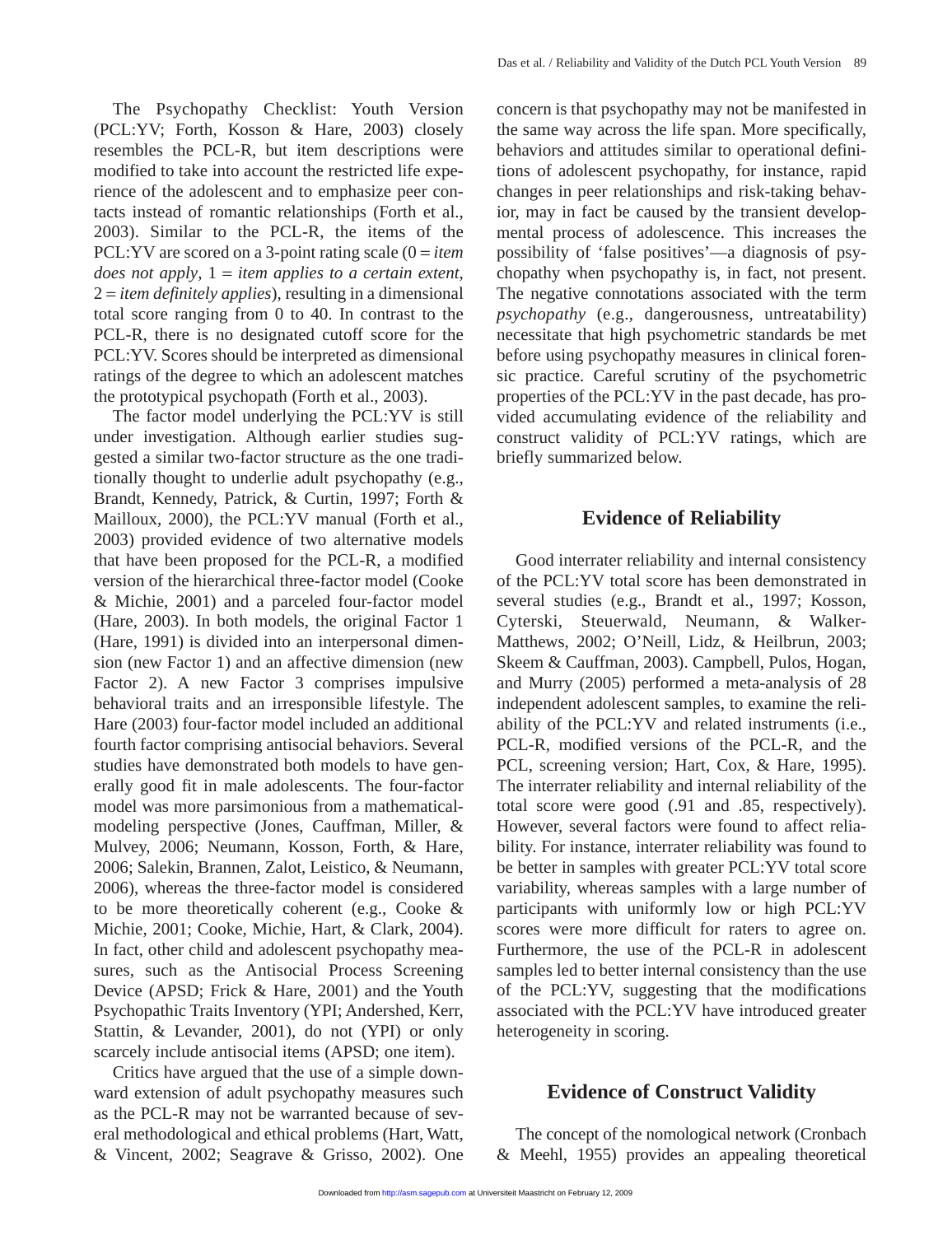framework for understanding the construct validity of psychopathy. In this framework, constructs are continually redefined and clarified through their relationships with other constructs. A first layer of the nomological network surrounding psychopathy involves the interrelationship between various measures of psychopathy. The construct validity is supported when these measures strongly relate to each other. However, limited convergence has been demonstrated between the PCL:YV and other measures of psychopathic traits in adolescence (Lee, Vincent, Hart, & Corrado, 2003; Murrie & Cornell, 2002; Salekin, Leistico, Trobst, Schrum, & Lochman, 2005; Skeem & Cauffman, 2003). A method effect (self-report vs. clinician ratings) was demonstrated to underlie this lack of convergence (Lee et al., 2003), suggesting that these different methods do not capture the concept in the same manner.

A second layer in the nomological network is the relationship of psychopathy measures with measures of other personality disorders. Construct validity is supported when psychopathy measures are strongly associated with related disorders and demonstrating divergent relationships with unrelated disorders. Psychopathic traits, as measured by the PCL:YV, are related to an early onset of antisocial behavior and generally have a greater number and variety of conduct disorder (CD) symptoms and more severe CD symptoms than boys without these traits (Forth et al., 1990; Kosson et al., 2002; Myers, Burket, & Harris, 1995; Rogers, Johansen, Chang, & Salekin, 1997).

A third layer of the nomological network involves the relationship with psychopathy measures with normal-range personality dimensions. Construct validity is supported when psychopathy measures demonstrate theoretically meaningful relationships with personality dimensions. Indeed, several researchers have demonstrated that the construct of adolescent psychopathy could be meaningfully placed into a personality framework. For instance, Brandt et al. (1997) demonstrated that PCL:YV scores were related to the clinical scales 4 and 9 (reflecting amoral rebelliousness and impulsive tendencies) of the Minnesota Multiphasic Personality Inventory–Adolescent version (MMPI-A). Furthermore, psychopathic traits were found to be related to the Big Five factors Agreeableness and Conscientiousness (Salekin et al., 2005) and to an emotionally cold (Salekin et al., 2005) and dominant (Forth, Brown, Hart, & Hare, 1996) interpersonal style. However, some findings have been equivocal. For instance, though a lack of anxiety and negative affectivity is conceptually supposed to be a central feature of psychopathy (for a review, see Skeem,

Mulvey, & Grisso, 2003), PCL:YV scores were not (Brandt et al., 1997; Skeem & Cauffman, 2003) or even positively associated with negative affect (Kosson et al., 2002). However, to determine whether this finding makes theoretical sense, the unique relations between the separate psychopathy dimensions and anxiety should be examined. Specifically, the interpersonal or affective dimension would be expected to correlate negatively with anxiety, whereas the lifestyle and behavioral features have been demonstrated to have a positive relationship with negative affect (e.g., Frick, Lilienfeld, Ellis, Loney, & Silverthorn, 1999).

Because increased importance is placed on the separate psychopathy dimensions, recent research has focused on evaluating their construct validity by comparing each dimension with external criteria (Farrington, 2005). For instance, Hall, Benning, and Patrick (2004) examined the associations of the four PCL-R factors with personality, behavior, and adaptive functioning in adult male offenders. The interpersonal psychopathy dimension was found to be related to social dominance, low stress reactivity, and increased adaptive functioning. Furthermore, the affective factor was related to low social closeness and violent offending, and the lifestyle factor was associated with negative emotionality, disinhibition, reactive aggression, and poor adaptive functioning. The antisocial dimension generally demonstrated similar correlations as the lifestyle dimension but had greater positive correlations with assault charges and overall number of violent charges. Differential associations between Hare's traditional two psychopathy factors and external criteria have also been demonstrated in adolescent samples (Lynam et al., 2005). However, the new factor models proposed by Cooke and Michie (2001) and Hare (2003) have not yet been tested on their construct validity in youth.

# **The Present Study**

Because prior studies regarding the psychometric properties of the PCL:YV are almost exclusively based on North American samples, cross-cultural validation seems a logical next step. The implementation of the PCL:YV in a new cross-cultural context should be accompanied by an evaluation of the psychometric status of the instrument in that particular context. Therefore, the first aim of the present study is to examine the interrater and internal reliability (item homogeneity and internal consistency) of the Dutch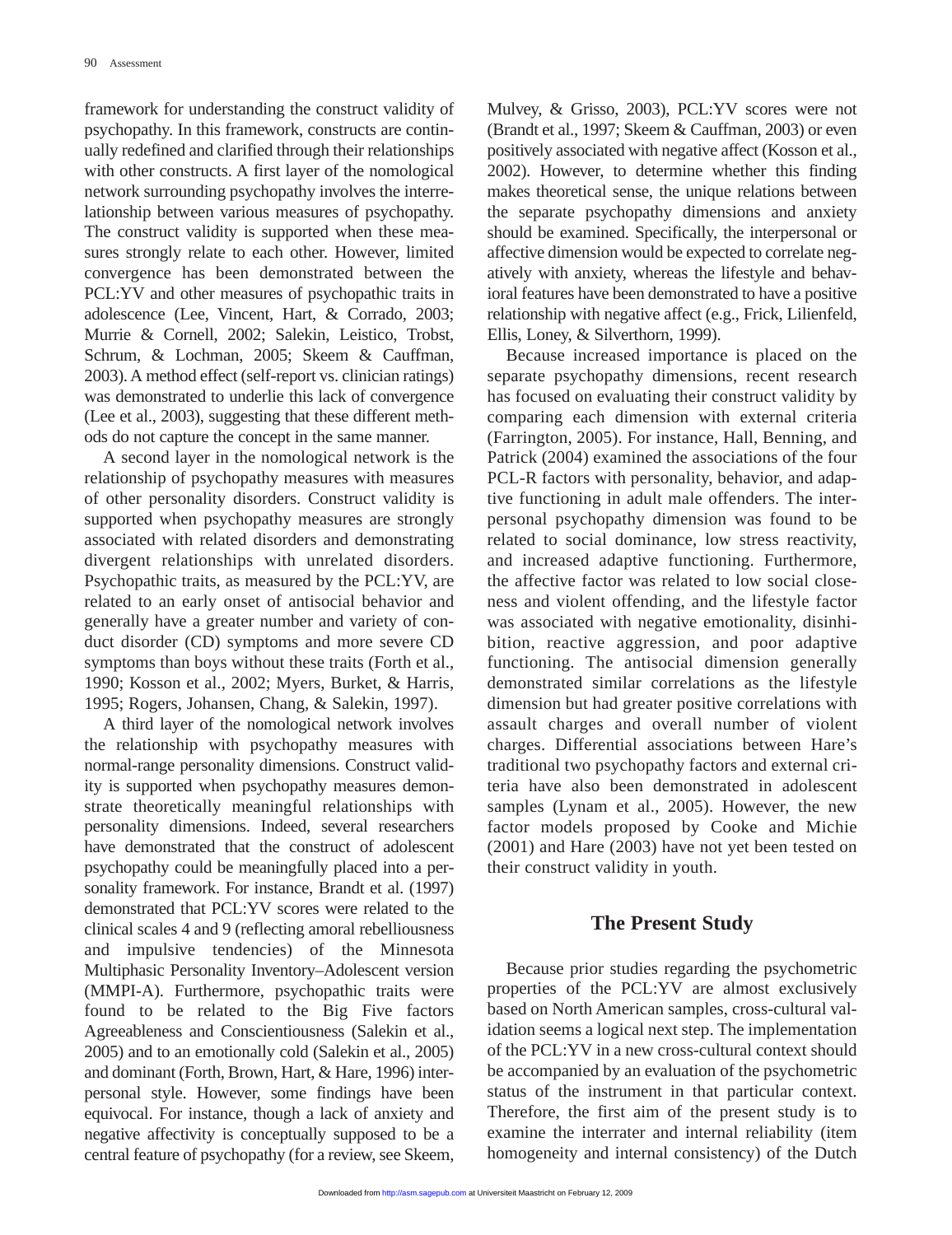language version of the PCL:YV (Psychopathie Checklist: Jeugd Versie [PCL:JV]; de Ruiter, de Vries, & Das, 2002) in a sample of 98 male adolescents in a juvenile justice treatment institution.

The second aim is to explore the construct validity of the Dutch PCL:YV by relating psychopathy total and factor scores to scores on the Dutch MMPI-A (Butcher et al. 1992; Dutch version: van Dijk, Cornelissen, & Derksen, 2000). In addition, PCL:YV scores are related to scores on the Interpersonal Checklist (ICL-R; LaForge & Suczek, 1955; Dutch version: de Jong, van den Brink, & Jansma, 2000). Based on previous findings, PCL:YV total scores are expected to be positively associated with

- externalizing (antisocial) behavior (MMPI-A clinical scale 4, personality disorder (Pd) subscale 2, content scales conduct problems, school problems, anger),
- substance abuse problems (MMPI-A supplementary scales MAC-R, PRO, and ACK),
- impulsivity (MMPI-A clinical scale 9, subscales Sc3, Sc4, Sc5),
- dominant and hostile interpersonal style (ICL-R dominance vector),
- and inversely related to
- social introversion (MMPI-A clinical scale 0, subscales social introversion (Si)1, 2, hysteria (Hy1; MMPI-2 clinical scale 3); content scale social discomfort)
- submissive and friendly interpersonal style (ICL-R) affiliation vector).

The third aim of the study is to examine the construct validity of Hare's (2003) four-factor model. Psychopathy dimensions are expected to be differentially associated with external correlates. More specifically, the interpersonal dimension is expected to be primarily inversely associated with scales measuring social introversion, and a submissive and friendly interpersonal style. In addition, this dimension is expected to be primarily positively related to a dominant interpersonal style. The lifestyle and antisocial dimensions are expected to be most strongly related to scales measuring externalizing behavior, substance abuse, and impulsivity. Although the PCL:YV total score is expected to be unrelated to anxiety, the affective psychopathy dimension is expected to show a significant inverse relation to anxiety (MMPI-A content scale ANX).

There is reason to believe that the psychological characteristics of sexual offenders are somewhat different from the psychological characteristics of other offenders (e.g., less extravert and impulsive, more neurotic; see for a review, van Wijk et al., 2006). In a mixed offender sample such as the present one, this may affect the relations of the PCL:YV to the selected MMPI-A and ICL-R scales. Therefore, the final aim of the study is to examine whether the associations of the PCL:YV with external correlates are robust across offender types (sexual vs. nonsexual offenders).

# **Method**

# **Participants**

The study sample comprised male adolescents admitted to a secure section of *Jongerenhuis Harreveld*, a juvenile justice treatment institution. *Jongerenhuis Harreveld* admits juveniles from all over the Netherlands and is specialized in the treatment of juvenile sex offenders and mentally disordered juvenile offenders. This results in the admission of only the most severely disordered boys. Boys are either sentenced to a supervision order or a mandatory treatment order by the court. The duration of a mandatory treatment order varies from 2 to 6 years, depending on the seriousness of the offense, on whether a mental disorder was present at the time of the offense, and on whether the parenting situation was seriously compromised. A supervision order is a civil measure, which can be imposed when a child's development is threatened because of incompetent parenting and/or behavioral problems of the child. During the supervision order, the parents and a legal guardian share the responsibility of the adolescent's custody.

From January 2002 until December 2004, every newly admitted boy was asked to participate in the study. Written informed consent was obtained from almost all recruited boys (response rate: 90.7 %; *N* = 114). Furthermore, their parents were informed about the purpose and procedure of the study and were given the opportunity to object to participation (passive informed consent). The PCL:YV was administered at the conclusion of treatment to a small subset of boys  $(10.3\%, n = 13)$ . Because the PCL:YV was designed for adolescents between the ages 11 and 18 years (Forth et al., 2003), 29 boys (23%) were removed because they were aged 19 years or older when the PCL:YV was coded. At admission, the mean age of the boys in the final sample  $(N = 98)$  was 16.0 years  $(SD = 1.3, \text{ range} = 13-18)$ . In terms of ethnic origin of the participants, 72% of them were Caucasian European, 7% Surinamese, 5%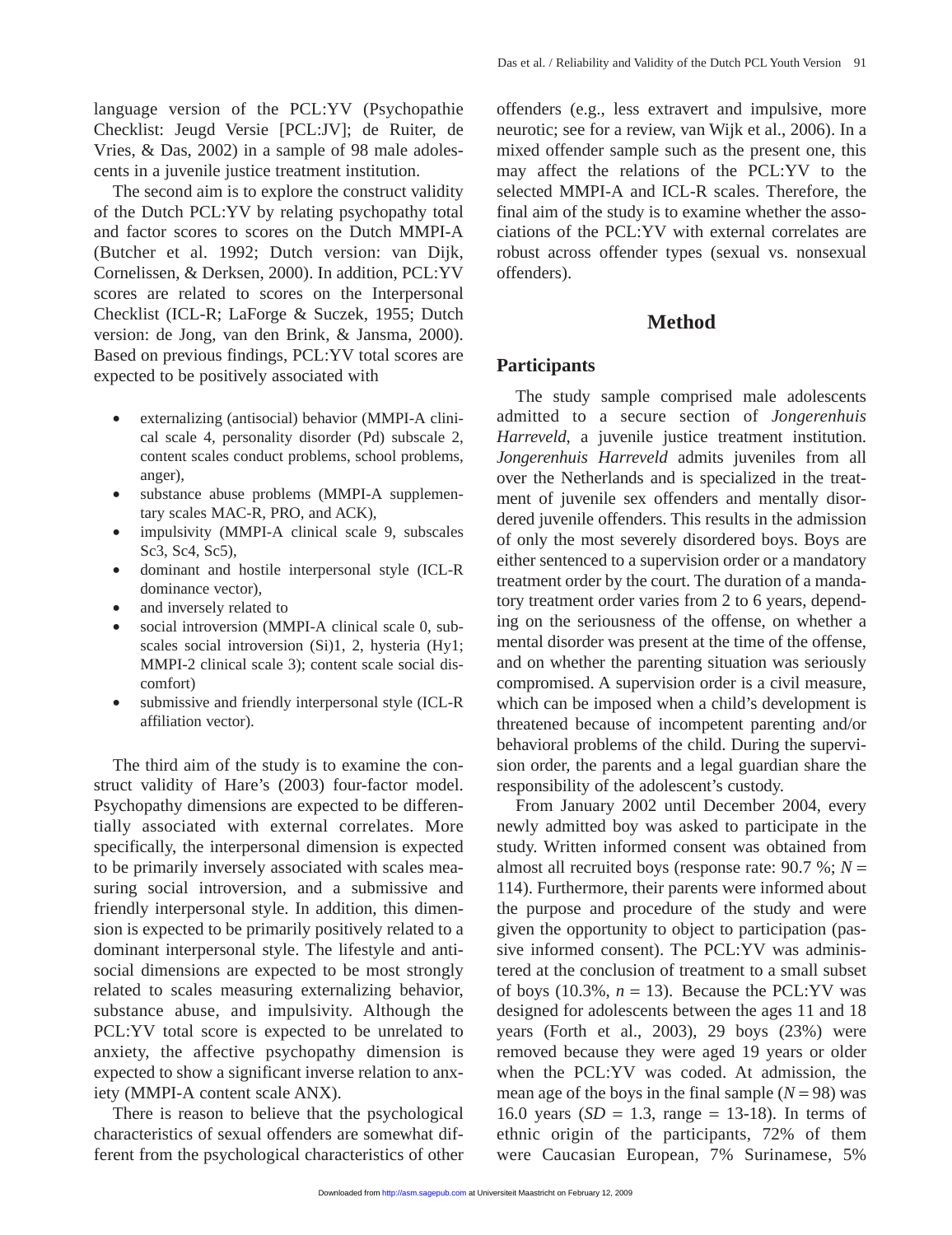| <b>PCL:YV</b> Items                    | Revised Item Description                                                                                                                                                                                         |
|----------------------------------------|------------------------------------------------------------------------------------------------------------------------------------------------------------------------------------------------------------------|
| Item 9: Parasitic<br>orientation       | A score of 1 can be given in case the<br>adolescent uses criminal activity to<br>provide financially for himself or does<br>not have any clear means of financial<br>support.                                    |
| Item 11: Impersonal<br>sexual behavior | For scoring this item, emphasis is placed<br>on infidelity, voluntary prostitution,<br>extremely high frequency of impersonal<br>sexual relationships ("players"),<br>and/or a great variety of sexual activity. |
| Item 13: Lacks goals                   | Takes into account whether the<br>adolescent has demonstrated to be<br>committed to short-term goals.                                                                                                            |
| Item 17: Unstable                      | A score of 1 can be given when there is                                                                                                                                                                          |
| interpersonal                          | no clear sign of instability of the                                                                                                                                                                              |
| relationships                          | relationships, but the relationships can<br>be characterized as quite superficial.                                                                                                                               |
| Item 18: Serious                       | The item description was replaced                                                                                                                                                                                |
| criminal behavior                      | by the item description of this item<br>in the PCL-R.                                                                                                                                                            |

**Table 1 Revisions of Item Descriptions**

Note: PCL:YV = Psychopathy Checklist: Youth Version.

Moroccan, 3% the Netherlands Antilles, and 13% of another ethnic background. Furthermore, 94% of the boys were placed in the institution in accordance with a mandatory treatment order and 51% in accordance with a supervision order. Of the boys with a mandatory treatment order, 36% had been convicted for a violent offense, 59% for a sexual offense, 2% for a property offense, and 2% for arson. Although boys with a supervision order were not convicted for any criminal offense, they were all suffering from serious (antisocial) behavior problems requiring residential treatment in a secure facility.

#### **Instruments**

*PCL:YV.* PCL:YV ratings were based on the administration of the Dutch translation (Vertommen, Verheul, de Ruiter, & Hildebrand, 2002) of the semistructured PCL-R interview designed by Hare (1991) together with collateral information available for each adolescent on admission. This information included police files, psychiatric and psychological evaluations, and observational reports from previous institutional care. Each participant was rated by two independent raters. For the items 9 (*parasitic orientation*), 11 (*impersonal sexual behavior*), 13 (*lacks goals*), 17 (*unstable interpersonal relationships*), and 18 (*serious criminal behavior*), the descriptive criteria were slightly revised from the Canadian original. Revisions comprised clarifications on when the

level of psychopathic symptoms becomes nonnormative. For example, because a certain lack of commitment to long-term goals (Item 13) is a common part of adolescence, raters were advised to also take into account whether the adolescent had demonstrated commitment to more short-term goals. Clarifications were added to the item description in separate textboxes in the manual (see Table 1 for an overview of these revisions). Dr. Adelle Forth, first author of the PCL:YV (Forth et al., 2003), was informed of these revisions.

The four-factor model (Hare, 2003), comprising an Interpersonal (Factor 1), Affective (Factor 2), Lifestyle (Factor 3), and Antisocial (Factor 4) dimension, was used for the examination of the reliability and construct validity of the separate psychopathy dimensions.

*MMPI-A.* In this study, the MMPI-A (Butcher et al., 1992; authorized Dutch version: van Dijk et al., 2000) was used. Dutch norms are available for adolescents 13 to 19 years of age. The MMPI-A is a 478 item self-report questionnaire, which offers insight into psychopathology and personality traits. The instrument consists of a number of validity scales, which allow insight into the response style of the participant (e.g., socially desirable or inconsistent responding). Furthermore, 9 clinical scales, 15 content scales, and 6 supplementary scales provide information on the presence or absence of a variety of psychopathological symptoms. A study of the MMPI-A in a Dutch general population sample of 1,182 adolescents showed that American adolescents score significantly higher on most MMPI-A scales (Derksen, van Dijk, & Cornelissen, 2003). The 1-week test–retest reliability is reasonable, and the internal consistency of most of the scales is adequate except for two clinical scales (Scale 3 [hysteria] and Scale 5 [masculinity/femininity]), one content scale (low ambition), and one supplementary scale (MacAndrew Alcoholism; Derksen et al., 2003). For the present study, MMPI-A profiles were considered invalid when scores on the true response inconsistency (TRIN) and/or variable response inconsistency (VRIN) scales were more than 75. Furthermore, 92% of the boys completed the MMPI, and all but four of these boys produced a valid profile (internal consistency of total score:  $α = .90$ ).

*ICL-R.* The authorized Dutch translation of the ICL-R (de Jong et al., 2000) was used to map interpersonal behavioral styles. The ICL-R is a renewed version of the checklist developed by LaForge and Suczek (1955)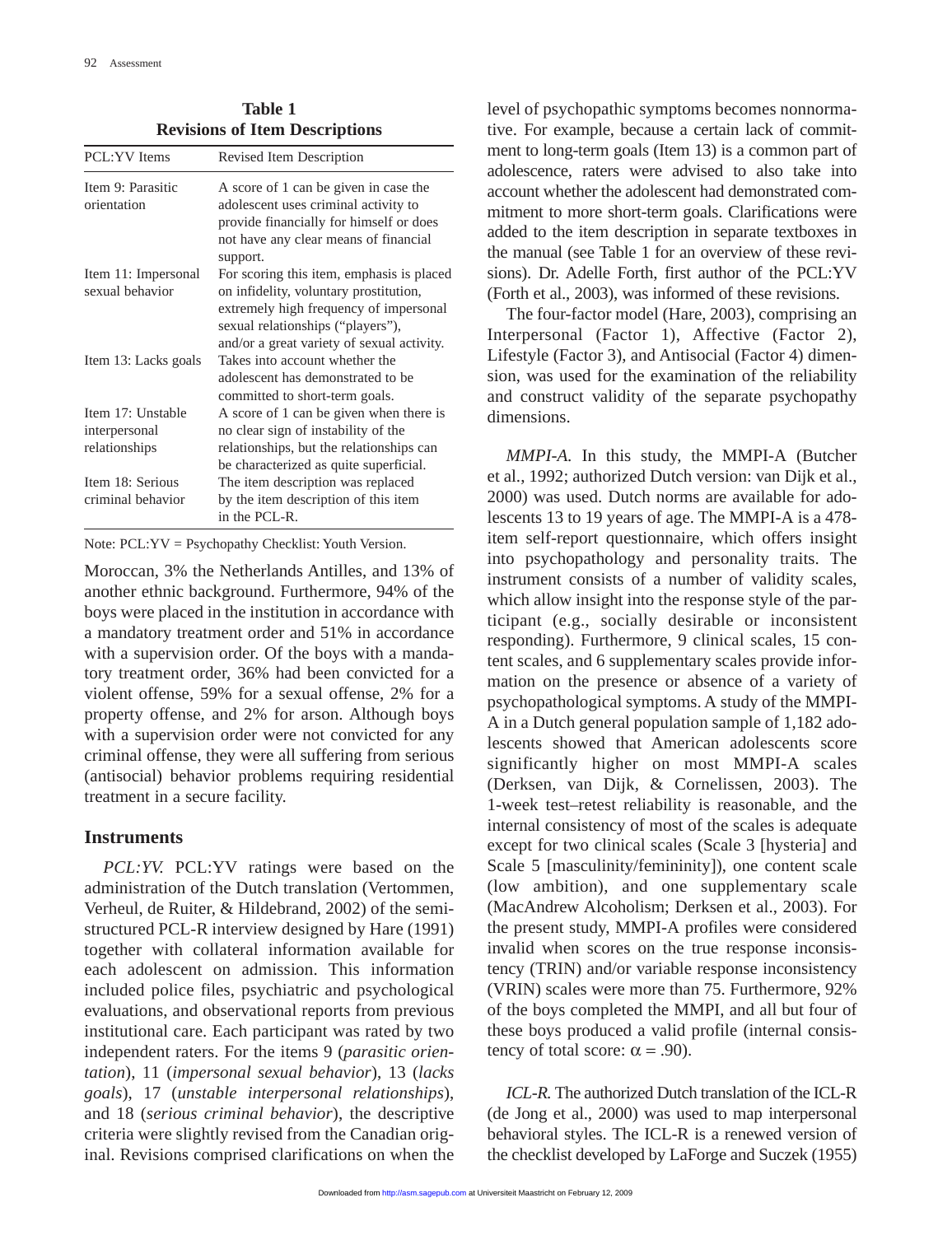and is based on Leary's (1957) model of interpersonal behavior. The ICL-R consists of 160 items, which are rated with responses "yes" or "no." The instrument contains 10 behavioral dimensions: PA (managerial–autocratic), BC (competitive–exploitive), DE (aggressive–blunt), FG (distrustful–skeptical), nFnG (reserved–aloof), HI (modest–self-effacing), JK (docile–dependent), LM (cooperative–overconventional), NO (responsible–overgenerous), and nNnO (extravert– gregarious). The scores on the 10 dimensions can be transformed into a vector score, which indicates whether the interpersonal style is predominantly characterized by dominance versus submissiveness and by hostility versus friendliness. The ICL-R manual provides information on the psychometric properties of the ICL-R Dutch version samples. The intercorrelations and the circumplex analysis support the hypothesized circular arrangement of the interpersonal styles. The test–retest reliability of the interpersonal styles is moderate to good (ICCs range from .57 to .83; de Jong et al., 2000).

ICL-R ratings were obtained from the boys themselves as well as from group leaders who acted as the adolescents' designated mentor during their stay in the institution. The response rates were 76% for the group leaders and 90% for the boys (internal consistency rates for group leaders and boys,  $\alpha = .76$  and  $\alpha =$ .91, respectively).

# **Procedure**

All PCL raters  $(N = 12)$  worked as mental health professionals at *Jongerenhuis Harreveld* and received training in the administration and scoring of the PCL-R/PCL:YV by the second author (Corine de Ruiter, PhD) and/or Pascalle van der Wolf, MSc, who were both trained by Dr. Robert D. Hare and Dr. David J. Cooke. The training included a review of the clinical construct of psychopathy and the research literature pertaining to it and practice scoring, using videotapes of two Dutch adult forensic psychiatric patients and three adolescent offenders. After the coding of the PCL:YV by two independent raters, a meeting was planned to obtain a final (consensus) rating for the adolescent. This procedure was chosen to maximize information exchange and to facilitate scoring accuracy. In most cases, the supervising psychologist of the ward conducted the PCL interview and the PCL:YV rating. This procedure was chosen for several reasons. In the first place, the interview was the first occasion for extended contact and provided an opportunity for rapport building with the

adolescent. Second, we believe it is important to investigate whether the PCL:YV can be reliably coded by practicing clinicians because this partially determines its ecological validity.

The administration of the MMPI-A and the ICL-R took place in groups of three adolescents at a time, supervised by a psychologist or a research assistant. A standardized introduction to the tests was given, and a standardized glossary of terms was used when the boys asked for explanation of a term used in one of the tests. The supervising psychologist had the task of obtaining the ICL-R ratings from the group leaders.

#### **Statistical Analyses**

The first set of analyses aimed at providing descriptive information concerning the distribution of PCL:YV ratings in the sample. Second, the internal consistency (Cronbach's alpha) and the interrater reliability of PCL:YV total scores, factor scores, and individual item scores were examined. Because computation of the interitem correlation requires a score for each item, the value 1 was assigned to omitted items. Furthermore, 17 cases (17%), for which the PCL:YV coding of only one rater was available, were removed from the analyses concerning interrater reliability. Interrater reliabilities were assessed by means of the intraclass correlation coefficient (ICC). The ICC is an appropriate measure for agreement of variables measured on the same ordinal scale (McGraw & Wong, 1996). Because there are two sources of variance (random selection of participants from a larger population and random selection of raters from a larger pool of raters), a two-way random effects model is used. Consistent with other studies (e.g., Frick, Cornell, Barry, Bodin, & Dane, 2003; Loney, Taylor, Butler, & Iacono, 2007; Skeem & Cauffman, 2003), the absolute agreement type is used to find out whether the way of rating by the two raters is identical. ICCs are available as a single measure and an average measure. Average-measure ICC is used when an instrument is coded by multiple raters, and the average score will be used as a final score. The single-measure ICC is appropriate when the instrument will be rated by only one rater. In this study, both ICCs are reported, so we can examine whether the use of multiple raters increases reliability. ICCs can vary from 0 to 1.0. The following categories are used for evaluating the observed interrater reliability: ICC  $\geq$ .75 = *excellent*, .60 ≤ ICC < .75 = *good*, .50 ≤ ICC < .60 = *moderate*, and ICC < .50 = *poor* (Fleiss, 1986). The reliability of average ratings from two or more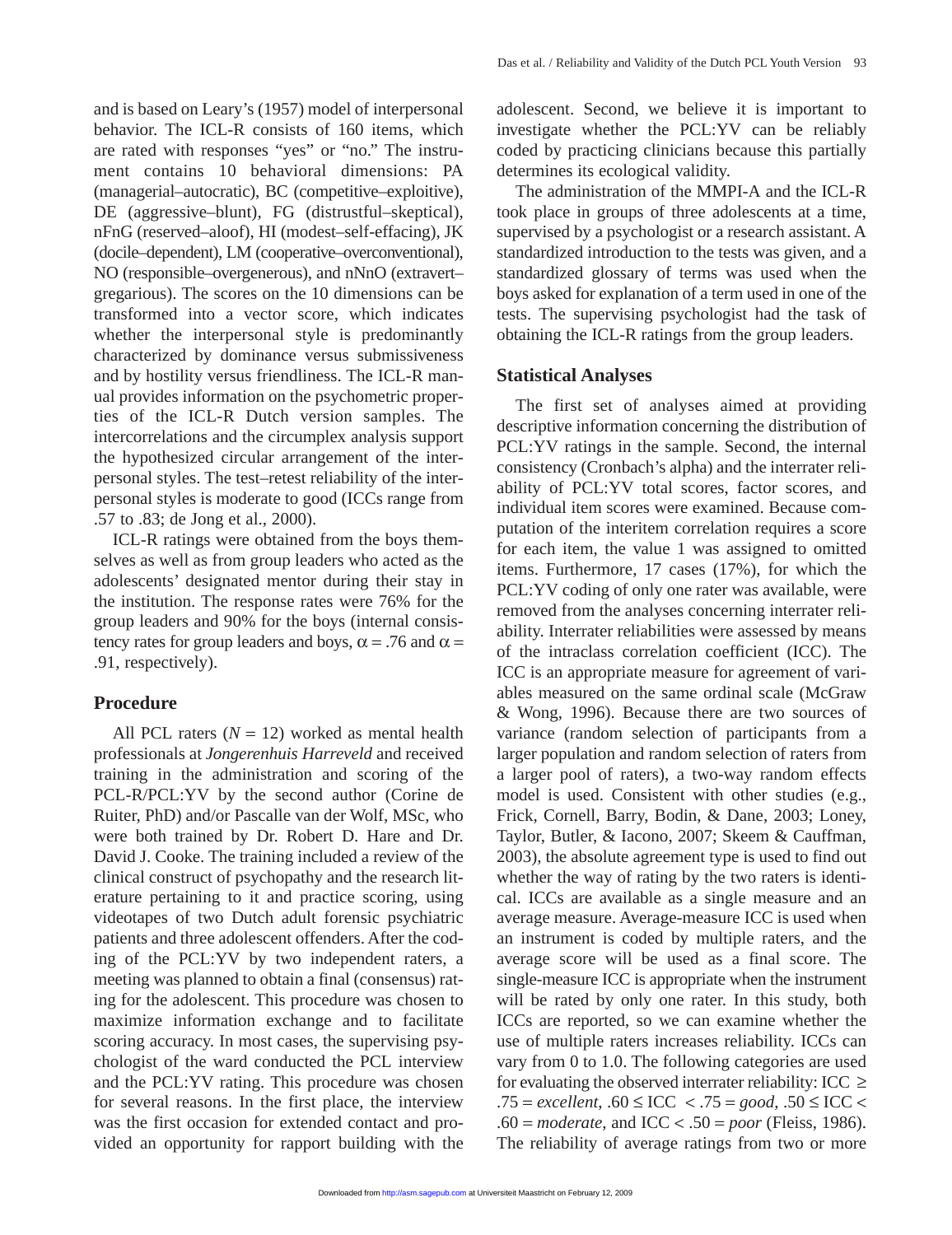| Item Description                              | $\boldsymbol{M}$ | SD   | Item-Total $r$ | <b>ICC</b> Single Rater | <b>ICC</b> Average Measure |
|-----------------------------------------------|------------------|------|----------------|-------------------------|----------------------------|
| 1. Impression management                      | 0.74             | 0.75 | $.27**$        | .27                     | .43                        |
| 2. Grandiose sense of self-worth              | 0.90             | 0.73 | $.55**$        | .55                     | .71                        |
| 3. Stimulation seeking                        | 1.11             | 0.81 | $.60**$        | .60                     | .75                        |
| 4. Pathological lying                         | 0.88             | 0.76 | $.57**$        | .56                     | .72                        |
| 5. Manipulation for personal gain             | 0.95             | 0.73 | $.39**$        | .38                     | .55                        |
| 6. Lack of remorse                            | 1.51             | 0.60 | $.31**$        | .32                     | .48                        |
| 7. Shallow affect                             | 1.41             | 0.54 | $.38**$        | .38                     | .55                        |
| 8. Callous or lacking empathy                 | 1.47             | 0.66 | $.30**$        | .31                     | .47                        |
| 9. Parasitic orientation                      | 0.71             | 0.73 | $.42**$        | .42                     | .59                        |
| 10. Poor anger control                        | 1.38             | 0.75 | $.65**$        | .64                     | .78                        |
| 11. Impersonal sexual behavior                | 1.30             | 0.87 | $.70**$        | .70                     | .82                        |
| 12. Early behavior problems                   | 1.14             | 0.84 | $.51**$        | .51                     | .67                        |
| 13. Lacks goals                               | 1.07             | 0.71 | .18            | .18                     | .31                        |
| 14. Impulsivity                               | 1.33             | 0.71 | $.25*$         | .25                     | .40                        |
| 15. Irresponsibility                          | 1.34             | 0.70 | $.38**$        | .37                     | .54                        |
| 16. Failure to accept responsibility          | 1.48             | 0.66 | $.28**$        | .28                     | .44                        |
| 17. Unstable interpersonal relationships      | 1.08             | 0.70 | $.22*$         | .22                     | .37                        |
| 18. Serious criminal behavior                 | 1.76             | 0.50 | $.57**$        | .58                     | .73                        |
| 19. Serious violations of conditional release | 0.51             | 0.75 | $.64**$        | .63                     | .78                        |
| 20. Criminal versatility                      | 1.02             | 0.83 | $.78**$        | .78                     | .88                        |

**Table 2 Mean Item Scores, Corrected Item–Total Correlations and Interrater Reliability of PCL:YV Items (***N* = **81) Reliabilities**

Note: PCL:YV = Psychopathy Checklist: Youth Version; ICC = intraclass correlation coefficient.

\**p* < .05, two-tailed. \*\**p* < .01, two-tailed.

raters will be larger than the reliability of only one rater (Shrout & Fleiss, 1979).

The relationship between PCL:YV scores and scores on the MMPI-A and ICL-R were examined by computing Pearson product–moment correlation coefficients. Correlations were based on PCL:YV consensus scores or on single ratings when consensus scores were not available. Linear regression with the stepwise procedure (based on the *F* statistic) was conducted to determine which psychopathy dimension(s) were significant predictors of the personality characteristics measured by the MMPI-A and ICL-R. In addition, linear regression analyses were performed to determine whether sexual offending was a moderator of the association between psychopathy scores and the outcome measures. The criterion for entry was set at .05 and for removal at .10.

# **Results**

# **Reliability of Individual PCL:YV Items**

Table 1 presents descriptive statistics, item–total correlations, and interrater reliabilities for the individual PCL:YV item ratings. PCL:YV item means

ranged from .51 (serious violations of conditional release) to 1.78 (serious criminal behavior). The single-rater ICCs for the individual items ranged from .18 (lacks goals) to .78 (criminal versatility; median ICC =  $.45$ , see Table 1). Based on the single ICC, 11 (out of 20) items should be categorized as having poor interrater reliability according to the guidelines provided by Fleiss (1986). The ICCs for the average of two independent raters ranged from .31 (lacks goals) to .88 (criminal versatility, median  $ICC = .60$ ). Of the 20 items, 7 of them possess poor interrater reliability, on the basis of average ICC.

All but three items (lacks goals, impulsivity, and unstable interpersonal relationships) had corrected item-to-total correlations significant at the .01 level, indicating that most items contribute substantially to the PCL:YV total score (see Table 2).

# **Internal Reliability of PCL:YV Total and Factor Scores**

The kurtosis of the total PCL:YV consensus score was  $-.40$  (*SE* = .70). The scores were normally distributed (Kolmogorov–Smirnov Z test: *Z* = .55,  $p = .92$ ). The consensus score ranged from 11 to 39, with a mean of  $24.6$  ( $SD = 6.2$ ), a median of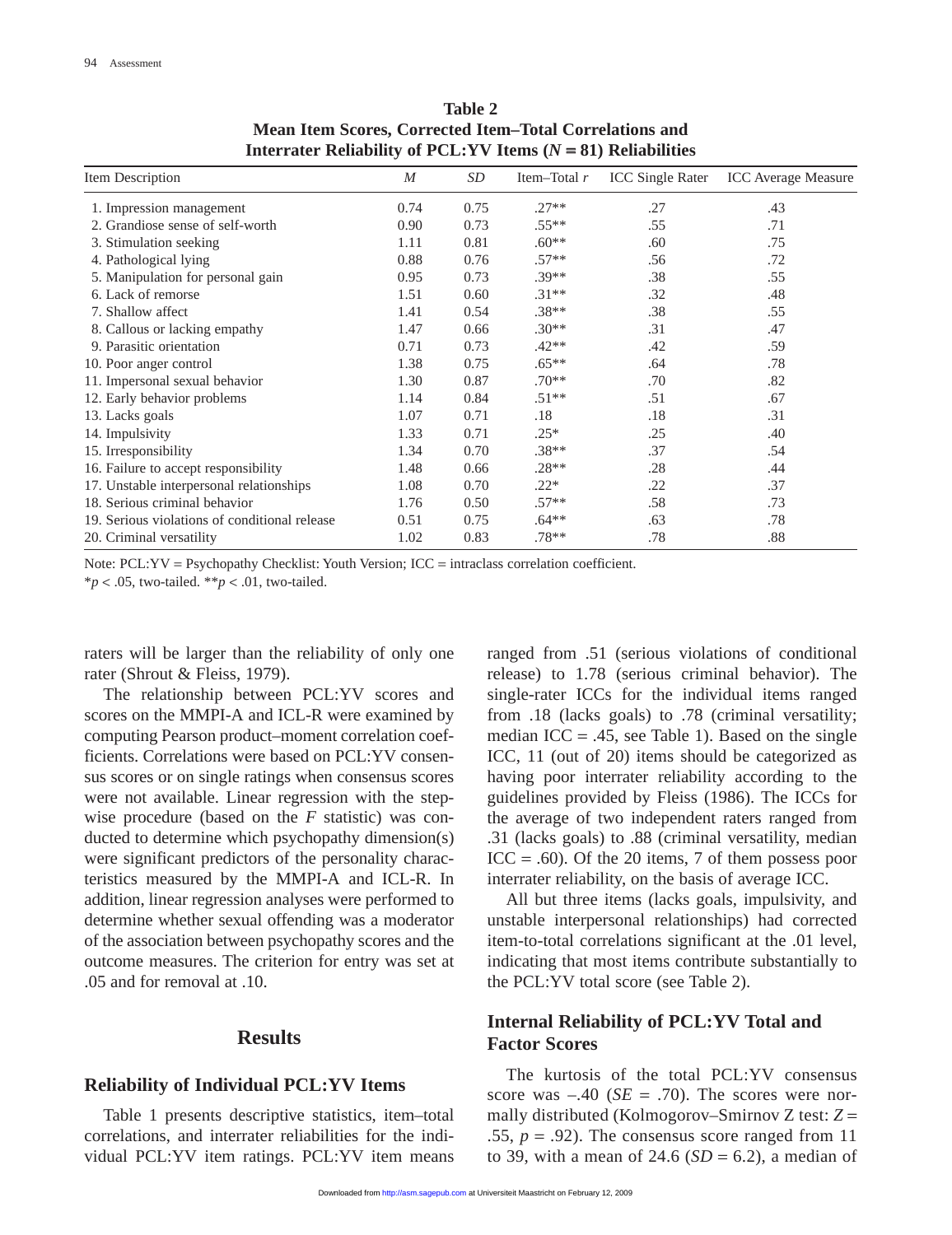24, and a mode of 25. In the study group, 18 boys (22.2%) could be categorized as low on psychopathic traits (PCL:YV total score  $\leq$  20), 46 boys  $(56.8\%)$  fell into the moderate range  $(20 < PCL:YY)$ total score  $\langle 30 \rangle$ , and 16 boys (19.8%) could be considered high on psychopathic traits (PCL:YV total score  $\geq 30$ ).

Table 3 presents internal consistency and interrater reliability of PCL:YV total and factor scores. The single-measure ICC for the affective dimension was "poor," and "good to excellent," for the total score and the interpersonal and antisocial dimensions, and "moderate" for the lifestyle dimension. Average ICCs were "excellent" for the total score and the interpersonal and antisocial dimensions, "good" for the lifestyle dimension, and "moderate" for the affective dimension.

Cronbach's coefficient  $\alpha$  for the consensus total score indicated good internal reliability (.89). However, the mean interitem correlation was .17, which is below the cutoff of .20 for a scale to be considered homogeneous (e.g., Green, Lissitz, & Mulaik, 1977; Nunnally & Bernstein, 1994). When the three items with poor item-to-total correlations were excluded from the analysis, Cronbach's  $\alpha$  increased to .90, and the mean interitem correlation increased to an adequate .21.

#### **Construct Validity**

*PCL:YV scores and MMPI-A scale.* Table 4 presents an overview of the correlations between PCL:YV total and factor scores and selected MMPI-A scales. In line with our expectations, the PCL:YV total score was significantly positively associated with all MMPI-A scales measuring antisocial/ externalizing behaviors (Scale 4 and Pd3: conduct problems and anger, respectively), except the content scale school problems. Further, psychopathic traits as measured by the PCL:YV were significantly positively related to substance abuse problems (MAC-R, ACK). However, the association between the PCL:YV total score and alcohol/drug problem proneness (PRO) did not reach significance (*r* = .20). Contrary to our expectations, results indicated no significant associations between PCL:YV total scores and MMPI-A scales measuring impulsivity and anxiety. Finally, the PCL:YV total score showed the expected significant positive association with denial of social anxiety (Hy1), and significant negative associations with scales measuring social introversion (scale 0, Si1, Si2, social discomfort).

**Table 3 Descriptive Statistics and Reliabilities** of PCL:YV Total Scores  $(N = 81)$ 

| Reliability Index               | <b>PCL:YV</b> |  |  |
|---------------------------------|---------------|--|--|
| ICC total (single rater)        | .74           |  |  |
| Average measure                 | .85           |  |  |
| Cronbach's $\alpha$ coefficient | .89           |  |  |
| Mean interitem $r$              | .17           |  |  |
| ICC factor 1 (single rater)     | .64           |  |  |
| Average measure                 | .78           |  |  |
| Cronbach's $\alpha$ coefficient | .81           |  |  |
| Mean interitem r                | .34           |  |  |
| ICC factor 2 (single rater)     | .45           |  |  |
| Average measure                 | .62           |  |  |
| Cronbach's $\alpha$ coefficient | .76           |  |  |
| Mean interitem $r$              | .29           |  |  |
| ICC factor 3 (single rater)     | .54           |  |  |
| Average rater                   | .70           |  |  |
| Cronbach's $\alpha$ coefficient | .73           |  |  |
| Mean interitem $r$              | .22           |  |  |
| ICC factor 4 (single rater)     | .68           |  |  |
| Average rater                   | .81           |  |  |
| Cronbach's $\alpha$ coefficient | .75           |  |  |
| Mean interitem $r$              | 22            |  |  |

Note: PCL:YV = Psychopathy Checklist: Youth Version; ICC = intraclass correlation coefficient.

The construct validity of the separate psychopathy dimensions was examined by identifying their associations with selected MMPI-A scales. First, in line with our expectations, the interpersonal psychopathy dimension was significantly negatively associated with all scales measuring social introversion. However, the expected significant positive association with denial of social anxiety (Hy1) could not be demonstrated. Because the other psychopathy dimensions also demonstrated significant associations with social introversion, linear regression analysis was performed to identify their unique predictive value. Results demonstrated that although the interpersonal dimension was predictive of a lack of social avoidance (Si2;  $R^2 = .12$ ,  $p < .01$ ) and social discomfort ( $R^2 =$  $.07, p < .01$ ), the lifestyle dimension was predictive of denial of social anxiety (Hy1;  $R^2 = .09$ ,  $p < .01$ ) and lack of shyness (Si1;  $R^2 = .11$ ,  $p < .01$ ). Second, the affective psychopathy dimension did not show the expected significant inverse association with the content scale (anxiety). Third, the lifestyle and antisocial dimensions related to all MMPI-A scales measuring antisocial/externalizing behavior, except the content scale (anger). Findings from linear regression analyses identified the lifestyle dimension as the most significant predictor of authority problems (Pd2;  $R^2$  =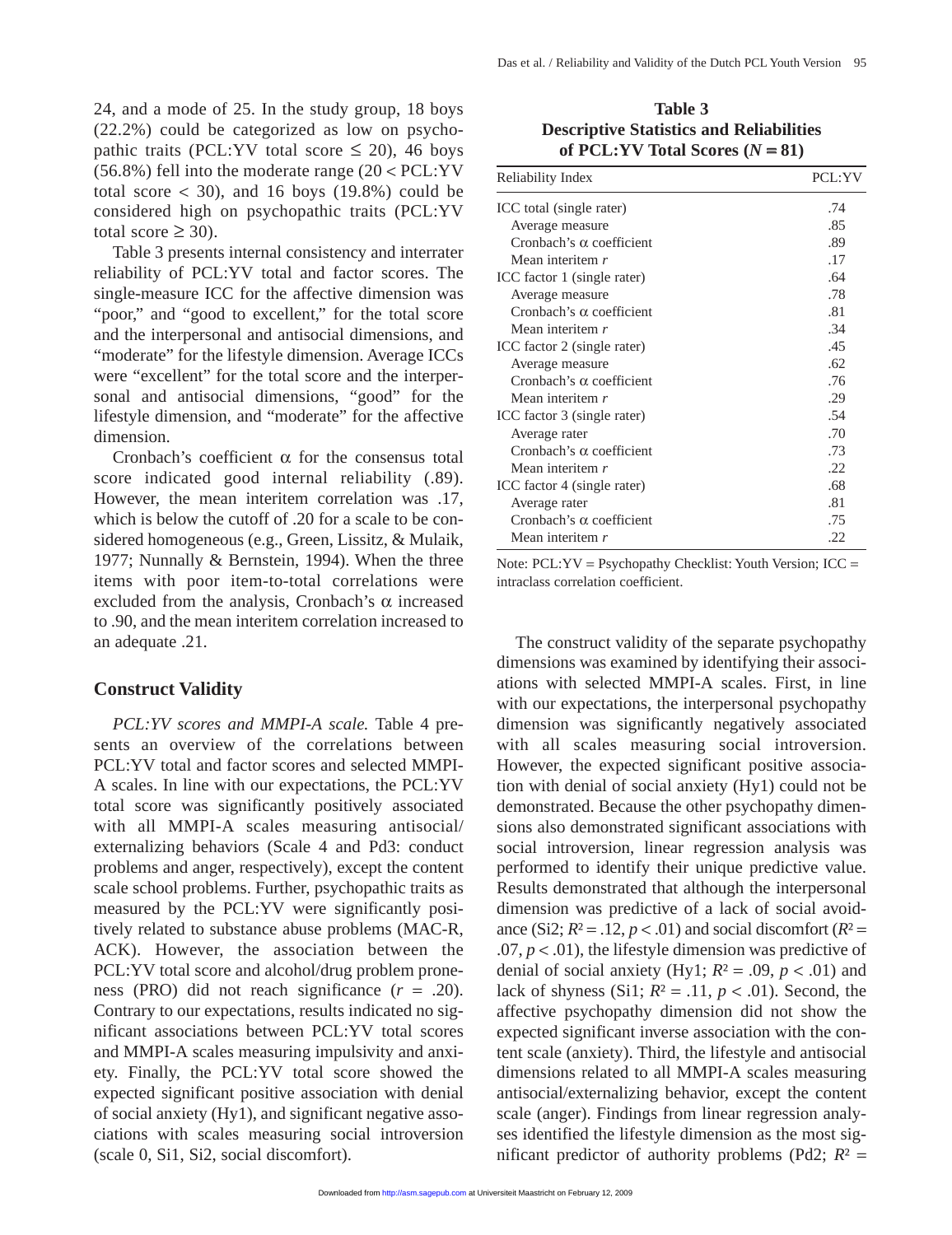|                                                 | PCL:YV   |                             |                         |                         |                          |
|-------------------------------------------------|----------|-----------------------------|-------------------------|-------------------------|--------------------------|
| Externalizing (Antisocial)<br><b>Behavior</b>   | Total    | Factor 1<br>(Interpersonal) | Factor 2<br>(Affective) | Factor 3<br>(Lifestyle) | Factor 4<br>(Antisocial) |
| Sc4 (psychopathic deviate)                      | $.24*$   | .04                         | .18                     | .16                     | $.31**$                  |
| Pd2 (authority problems)                        | $.33**$  | .09                         | .20                     | $.38**$                 | $.33**$                  |
| Pd3 (social imperturbability)                   | $.25*$   | .16                         | .19                     | $.29**$                 | $.32**$                  |
| Conduct problems                                | $.27*$   | .09                         | .17                     | $.36*$                  | .10                      |
| School problems                                 | .14      | $-.05$                      | .12                     | $.25*$                  | .04                      |
| Anger                                           | $.25*$   | .13                         | $.22*$                  | .17                     | .13                      |
| Substance abuse problems                        |          |                             |                         |                         |                          |
| Mac-Andrew alcoholism                           | $.40**$  | $.28*$                      | $.21*$                  | $.49**$                 | .19                      |
| Alcohol/drug problem acknowledgment             | .20      | .01                         | .11                     | $.41**$                 | .11                      |
| Alcohol/drug problem proneness                  | $.25*$   | .07                         | .14                     | $.35**$                 | $.22*$                   |
| Impulsivity                                     |          |                             |                         |                         |                          |
| Sc4 (lack of ego, mastery–conative)             | .08      | $-.05$                      | .13                     | .08                     | $-.01$                   |
| Sc5 (lack of ego, mastery-defective inhibition) | .08      | .13                         | .09                     | .06                     | $-.12$                   |
| Sc9 (hypomania)                                 | .15      | .09                         | .12                     | $.21**$                 | .01                      |
| Anxiety                                         | .11      | .14                         | .11                     | .07                     | $-.03$                   |
| Social introversion                             |          |                             |                         |                         |                          |
| Hy1 (denial of social anxiety)                  | $.24*$   | .15                         | $.20*$                  | $.30**$                 | $.29**$                  |
| Sc0 (social introversion)                       | $-.30**$ | $-.28**$                    | $-.14$                  | $-.34**$                | $-.26*$                  |
| Si1 (shyness)                                   | $-.32**$ | $-.24*$                     | $-.23*$                 | $-.33**$                | $-.29**$                 |
| Si2 (social avoidance)                          | $-.37**$ | $-.35**$                    | $-.22*$                 | $-.24*$                 | $-.19$                   |
| Social discomfort                               | $-.31*$  | $-.28*$                     | $-.21*$                 | $-.26*$                 | $-.26*$                  |

**Table 4 Correlations of PCL:YV Total and Factor Scores With MMPI-A Clinical Scales, Harris–Lingoes Subscales, Content Scales, and Supplementary Scales (***N* = **94)**

Note: Hy = hysteria (MMPI-2 clinical scale 3); MMPI = Minnesota Multiphasic Personality Inventory; PCL:YV = Psychopathy Checklist: Youth Version; Pd = personality disorder;  $Sc = scale$ ;  $Si = social$  introversion scale.

 $**p* < .05$ , two-tailed.  $**p* < .01$ , two-tailed.

.14,  $p < .01$ ), conduct problems ( $R^2 = .13$ ,  $p < .01$ ), and school problems ( $R<sup>2</sup> = .06$ ,  $p < .05$ ). The antisocial dimension was the strongest predictor of Scale 4 (psychopathic deviate;  $R^2 = .10$ ,  $p < .01$ ). Notably, the content scale anger was best predicted by the affective psychopathy dimension ( $R^2 = .05$ ,  $p < .05$ ). The lifestyle dimension was found to be the strongest predictor of alcoholism (MAC-R;  $R^2 = .24$ ,  $p < .01$ ), alcohol/drug problem acknowledgment (ACK; *R*² = .17,  $p < .01$ ), and alcohol/drug problem proneness (PRO;  $R^2 = .12$ ,  $p < .01$ ). Unexpectedly, the lifestyle dimension was significantly associated with only one of the MMPI-A scales measuring impulsivity (Scale 9:  $r = .21$ ,  $p < .01$ ;  $R^2 = .05$ ,  $p < .05$ ).

*PCL:YV scores and interpersonal styles.* As can be seen in Table 5, PCL:YV psychopathy was related to a self-reported dominant interpersonal style, but contrary to expectations, not significantly inversely related to self-reported affiliation. Conversely, psychopathic traits were unrelated to mentor-reported dominance, but significantly negatively related to mentor-reported

affiliation. Regarding the separate psychopathy dimensions, self-reported dominance was found to be most strongly predicted by the interpersonal psychopathy dimension ( $R$ <sup>2</sup> = .06,  $p$  < .05), whereas the antisocial dimension most strongly predicted mentor-reported lack of affiliation ( $R<sup>2</sup> = .05$ ,  $p < .05$ ).

*Sexual offenders versus nonsexual offenders.* Sexual offending proved to be a significant moderator of the association between PCL:YV total scores and conduct problems  $(R^2 = .17, p < .01)$ , as well as anxiety  $(R^2 = .07, p < .05)$ . Specifically, correlational analyses demonstrated that in sexual offenders, the PCL:YV total score was significantly associated with conduct problems ( $r = .58$ ,  $p < .01$ ). Furthermore, all four dimensions were significantly positively associated with conduct problems (interpersonal:  $r = .33$ , *p* < .05; affective: *r* = .43, *p* < .01; lifestyle: *r* = .59, *p* < .01; antisocial:  $r = .33$ ,  $p < .05$ ). In contrast, in nonsexual offenders, the PCL:YV total score was unrelated to conduct problems  $(r = .06, ns)$ , and only the lifestyle dimension demonstrated a significant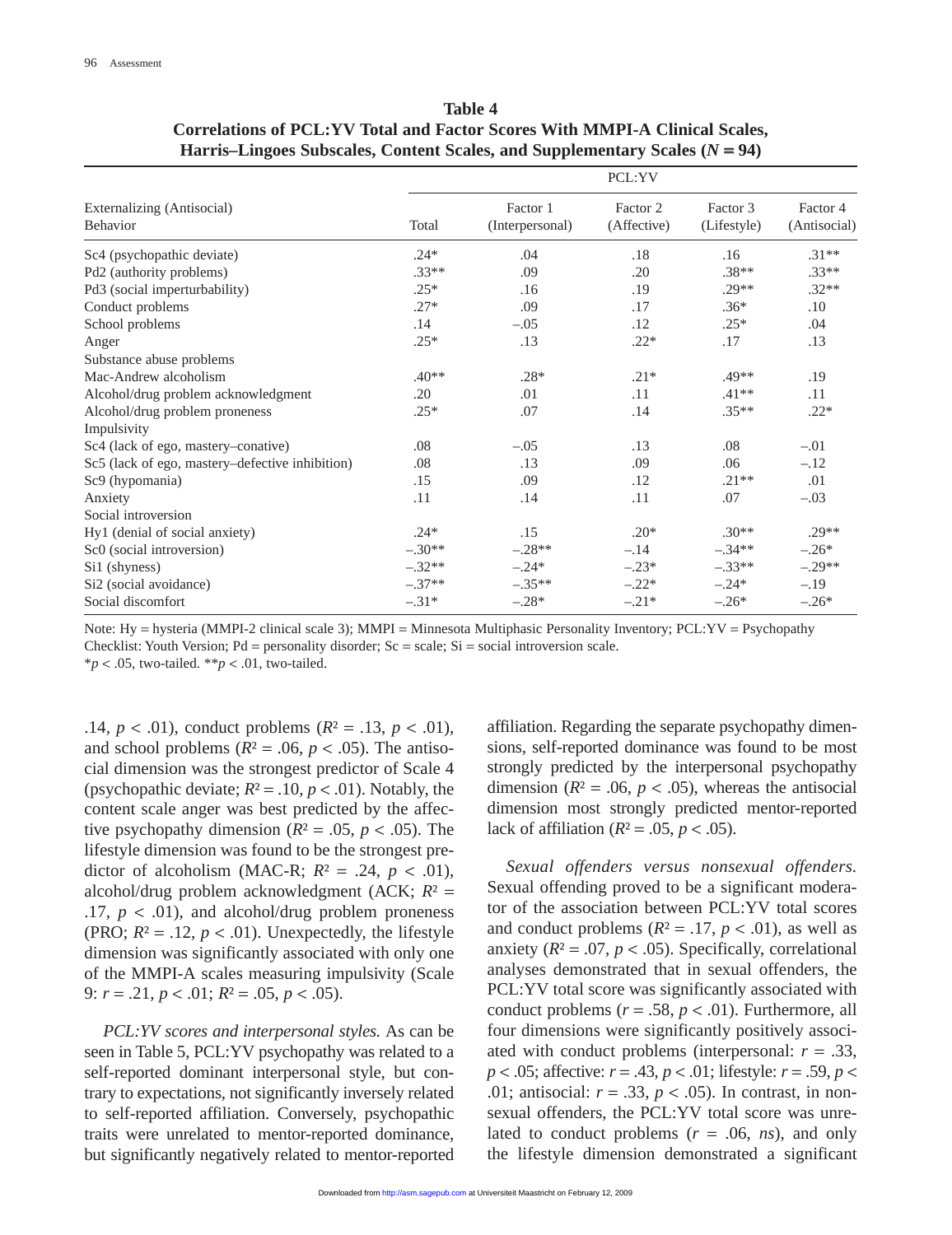|                                            | PCL:YV   |                             |                         |                         |                          |  |
|--------------------------------------------|----------|-----------------------------|-------------------------|-------------------------|--------------------------|--|
| <b>ICL-R Ratings</b>                       | Total    | Factor 1<br>(Interpersonal) | Factor 2<br>(Affective) | Factor 3<br>(Lifestyle) | Factor 4<br>(Antisocial) |  |
| ICL-R self-ratings (interpersonal style)   |          |                             |                         |                         |                          |  |
| Dominance                                  | $.25*$   | $.24*$                      | .12                     | .21                     | $.24*$                   |  |
| Affiliation                                | $-.20$   | $-.03$                      | $-.21*$                 | $-.18$                  | $-.22*$                  |  |
| ICL-R mentor ratings (interpersonal style) |          |                             |                         |                         |                          |  |
| Dominance                                  | .15      | .18                         | .12                     | .09                     | .10                      |  |
| Affiliation                                | $-.31**$ | $-.17$                      | $-.21$                  | $-.25*$                 | $-.31**$                 |  |

| <b>Table 5</b>                                                         |
|------------------------------------------------------------------------|
| Correlations of PCL:YV Total and Factor Scores,                        |
| ICL-R Self-ratings ( $N = 88$ ), and ICL-R Mentor Ratings ( $N = 72$ ) |

Note: PCL:YV = Psychopathy Checklist: Youth Version; ICL-R = Interpersonal Checklist–Revised.

\**p* < .05, two-tailed. \*\**p* < .01, two-tailed.

positive association ( $r = .36$ ,  $p < .05$ ). Regarding anxiety, the PCL:YV total score did not show a significant association for either sexual  $(r = .26, ns)$  or nonsexual (*r* = .10, *ns*) offenders. However, in sexual offenders, the interpersonal as well as the lifestyle dimensions demonstrated a modest but significant positive association with anxiety ( $r = .32$ ,  $p < .05$  and  $r = .29$ ,  $p < .05$ , respectively).

# **Discussion**

#### **Reliability of the PCL:YV**

This study was the first to evaluate the psychometric qualities of the PCL:YV in a Dutch sample. In this sample of 98 male adolescents admitted to a secure juvenile justice treatment institution, interrater reliabilities of the Dutch language version of the PCL:YV were "good to excellent" for the PCL:YV total score, "good" for the interpersonal and antisocial dimensions, "moderate" for the lifestyle dimension, but "poor" for the affective dimension. The present results are in line with previous research demonstrating good interrater reliability for the PCL:YV total score (Campbell et al., 2005; Lee et al., 2003; Kosson et al., 2002) and for the traditional two psychopathy factors of Hare (Skeem & Cauffman, 2003). However, the present reliabilities were less strong than those reported by Campbell et al. (2005). Different procedures for examining interrater reliability may account for this. Specifically, for most studies included in the meta-analysis, the PCL:YV was rated by independent professionals, whereas the current study used practicing clinicians. Future research should focus on the extent to which PCL:YV scores are as reliable across examiners in applied settings

(particularly in adversarial contexts) as they are in research settings (Edens & Vincent, in press).

Inadequate interrater reliability for the affective dimension of psychopathy, has been previously demonstrated by Spain, Douglas, Poythress, and Epstein (2004). They found a highly similar reliability coefficient (single-rater  $ICC = .43)$ , which they explained by one highly discordant paired rating. In the present study, the four items of the affective factor were among those with the highest means, demonstrating limited variance. In other words, according to the raters of the present study, a deficient affective experience was a general characteristic of the participants in this sample. In line with the suggestion made by Campbell et al. (2005), it may be difficult for a clinician to judge whether the observed affective deficiency is indeed indicative of psychopathy, in a seriously antisocial sample such as the present one. The present study demonstrated good internal consistency for the PCL:YV total score ( $\alpha$  = .89), and dimension scores ( $\alpha$  ranging from .73 to .81). However, according to Nunnally and Bernstein (1994), a reliability of .90 or above is the desirable standard when utilizing scores in a high-stake setting. Although the PCL:YV total score reaches this standard, the present findings indicate dimension scores should not be used in clinical practice. The mean interitem correlation was below the criterion of .20 (Green et al., 1977; Nunnally & Bernstein, 1994). This finding was highly similar to that obtained in recent North American studies of male adolescents on probation (Kosson et al., 2002), and incarcerated male adolescents (Lee et al., 2003; Skeem & Cauffman, 2003). Further analysis suggested that the relatively low interitem correlation was due to inadequate item–total correlations for the following items: lacks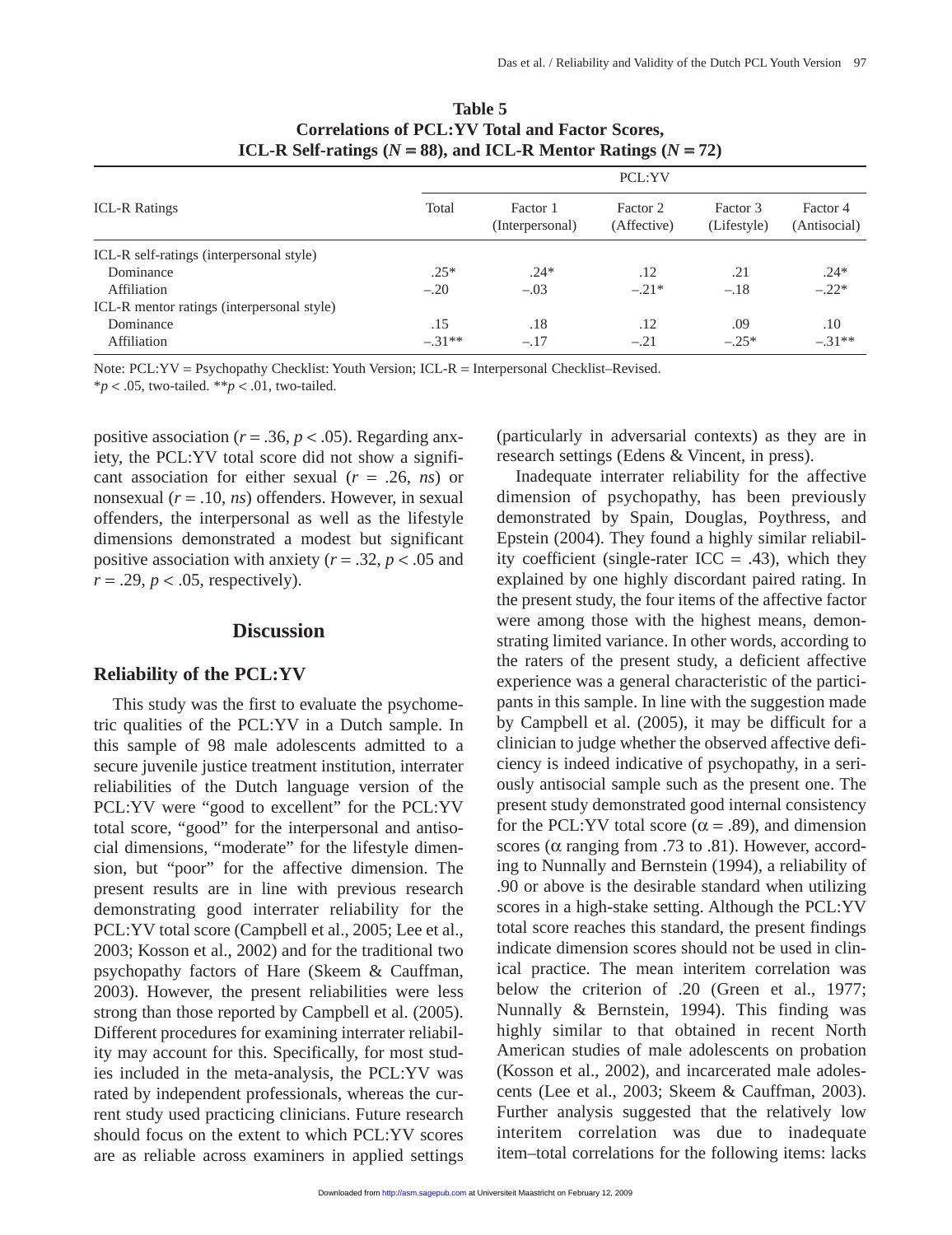goals, impulsivity, and unstable interpersonal relationships. These items also demonstrated poor interrater reliability and are among those most criticized (e.g., Hart et al., 2002; Seagrave & Grisso, 2002), because they may be more characteristic of the general adolescent population rather than specific to psychopathy.

Results from this and other studies suggest that modifications of the PCL:YV may increase reliability of ratings. First, an increase of items defining the separate dimensions may improve the content coverage of the construct to be measured. For example, Frick (2003) recently expanded the callous–unemotional dimension of the APSD (Frick & Hare, 2001) to a 24-item rating scale measuring callous and unemotional traits in adolescents; the inventory of callous– unemotional traits (ICU; Frick, 2003). The self-report version of the ICU was found to have good reliability and correlated significantly with measures of conduct problems, psychosocial impairment, and the Big Five personality dimensions Agreeableness and Conscientiousness in a community sample of adolescent boys and girls (Essau, Sasagawa, & Frick, 2006). Second, reliability may also be improved by using a multimethod approach (i.e., interviews, observations, psycho(physio)logical assessment, file review) that has been advocated for the assessment of psychopathic traits in preadolescent children by Johnstone and Cooke (2004). Finally, more refined item descriptions, indicating when the level of psychopathy symptoms becomes nonnormative, may increase reliability at the item level (Salekin & Frick, 2005).

# **Construct Validity**

Psychopathic traits, as measured by the PCL:YV total score, were associated with a dominant and hostile interpersonal style, antisocial and externalizing behavior, and substance abuse problems and inversely associated with social introversion and a friendly and submissive interpersonal style. The construct validity of the interpersonal dimension was supported by a significant association with a selfreported dominant interpersonal style and significant inverse associations with MMPI-A scales measuring social introversion. In support of its divergent validity, the interpersonal dimension was demonstrated to be unrelated to antisocial or externalizing behavior and to most MMPI-A scales measuring substance abuse problems. It is somewhat surprising that although adolescents high on psychopathic traits acknowledged their dominant interpersonal behavior,

the mentors reported only a significant inverse relation to affiliation. One can only speculate about the reason for this discrepancy. It may be that the adolescent with psychopathic traits is not dominant in interpersonal relationships but does endorse these characteristics on a self-report instrument because the adolescent considers them desirable. Alternatively, the mentor may not realize the adolescent is interpersonally dominant because the adolescent subtly utilizes his dominance to manipulate the mentor. These diverging results increase interest in the quality of the working alliance between the adolescent with psychopathic traits and the mentor.

The affective dimension showed limited associations with external correlates, which is surprising, given that it is generally considered to be the core dimension of psychopathy (Cooke & Michie, 2001; Vincent, 2002). In an extensive examination of the construct validity of the three Cooke and Michie (2001) factors in an adult sample, Hall et al. (2004) also found the affective factor to have few personality correlates. It was, however, most clearly associated with the more serious forms of antisocial deviance, such as assault, weapons possession, and murder (Hall et al., 2004), a finding that has also been demonstrated in previous research in youth (Christian, Frick, Hill, Tyler, & Frazer, 1997; Frick et al., 2003) and adults (Porter, Woodworth, Earle, Drugge, & Boer, 2003). Furthermore, psychophysiological responses to emotional stimuli have been successfully used to identify emotional deficits in psychopathic adults (e.g., Patrick, Bradley, & Lang, 1993) as well as in adolescents with psychopathic traits (Stevens, Charman, & Blair, 2001). Because psychopaths are characterized by a lack of insight regarding their own emotional deficits, it may be that the affective dimension is relatively resistant to assessment via self-report instruments (Hall et al., 2004). Future research should provide a more comprehensive evaluation of the construct validity of the affective dimension by including psychophysiological variables and observer ratings. Finally, Edens, Skopp, and Cahill (2008) found differential effects for the interpersonal and affective dimensions in moderating the association between harsh and inconsistent parental discipline and antisocial behavior, suggesting our understanding of the construct validity of the affective dimension may further increase by focusing on its unique effects on associations with external correlates.

Significant debate exists about whether the antisocial dimension should be included in the assessment of psychopathy (Cooke et al., 2004; Hare, 2003; Neumann, Vitacco, Hare, & Wupperman,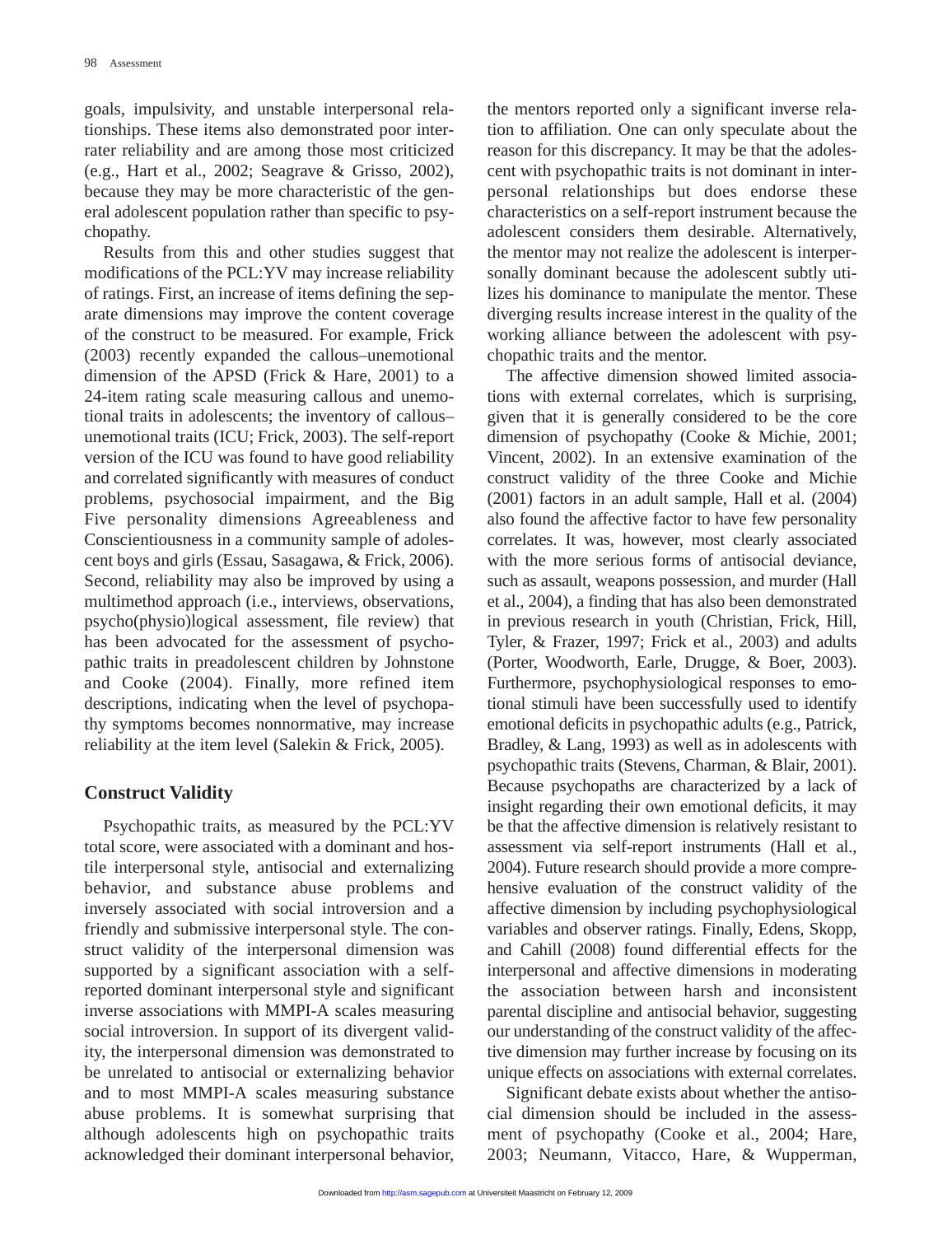2005). In the present study, the lifestyle and antisocial dimensions generally demonstrated similar patterns of correlations with external criteria. However, there were some discrepancies which may indicate that both dimensions have unique clinical utility as markers of psychopathic traits in youth. Specifically, the lifestyle dimension was demonstrated to be the strongest predictor of impulsivity, authority problems, conduct problems, school problems, and substance abuse problems. This is in line with previous findings in adults by Hall and colleagues (2004), leading these authors to suggest that the lifestyle dimension may tap a generalized tendency to engage in socially deviant behaviors, thereby overlapping substantially with the construct of externalizing behavior problems. In contrast, the antisocial dimension was more strongly associated with Scale 4 (psychopathic deviate) of the MMPI-A, which can be qualified as the most serious indicator of antisocial behavior in this study.

Findings were rather robust across offender types (sexual vs. nonsexual offenders). However, sexual offending was found to be a moderator of the association between psychopathic traits and conduct problems as well as anxiety. Specifically, in the present group of sexual offenders, psychopathic traits were accompanied by conduct problems and anxiety. This finding is in conflict with the generally accepted notion that within the group of childhood-onset conduct-disordered youth, psychopathic traits are only prevalent within a subgroup of youth without anxiety (Frick & Ellis, 1999; Silverthorn & Frick, 1999). However, a co-occurrence of psychopathy and clinically significant levels of anxiety or depression has also been demonstrated by Stinson, Becker, and Tromp (2005) in a sample of 68 adult sexual offenders. An explanation of this finding may lie in the widely acknowledged heterogeneity in sexual offenders regarding their risks, criminal diversity, treatment needs, and personality profiles (e.g., Boer, Wilson, Gauthier, & Hart, 1997). Previous findings in adult samples have indicated that (a) psychopathy scores differ across types of sexual offenders (e.g., rapists, child molesters, incest offenders; Barbaree, Seto, Serin, Amos, & Preston, 1994; Olver & Wong, 2006) and (b) there is an interaction between psychopathy factor scores and type of sexual offense (Porter et al., 2000). Taking into account the relatively small current study sample, more research is needed to identify whether the presence of affective disorders is yet another characteristic explaining the heterogeneity in (psychopathic) sexual offenders.

#### **Conclusion**

This study provides initial support for the reliability of the Dutch-language version of the PCL:YV for use with male adolescents admitted to a juvenile justice treatment institution. However, interrater reliability findings suggest raters should be cautious when evaluating the affective dimension of psychopathy in adolescents. In addition, researchers should focus on ways to improve reliability, for example, by refining the PCL:YV items. Associations between PCL:YV scores and MMPI-A and ICL-R scales provide support for the construct validity of the total score of the Dutch PCL:YV as well as the interpersonal, lifestyle, and antisocial psychopathy dimensions. The construct validity of the affective dimension could not be supported. This may be the result of the poor reliability of this dimension as well as the limited number of relevant external correlates that were included in the study. More research with different (e.g., noncriminal) and larger samples is needed to further examine the scientific status of the PCL:YV within the Dutch context. This research should also include thorough examination of the convergent and divergent validity by using various methods of assessing the personality dimensions targeted by the PCL:YV.

# **References**

- Andershed, H., Kerr, M., Stattin, H., & Levander, S. (2001). Psychopathic traits in non-referred youths: Initial test of a new assessment tool. In E. Blaauw & L. Sheridan (Eds.), *Psychopaths: Current international perspectives* (pp. 131-158). Den Haag: Elsevier.
- Barbaree, H. E., Seto, M. C., Serin, R., Amos, N., & Preston, D. (1994). Comparisons between sexual and nonsexual rapist subtypes: Sexual arousal to rape, offense precursors, and offense characteristics. *Criminal Justice and Behavior, 21*, 95- 114.
- Boer, D. P., Wilson, R. J., Gauthier, C. M., & Hart, S. D. (1997). Assessing risk of sexual violence: Guidelines for clinical practice. In C. Webster & M. A. Jackson (Eds.), *Impulsivity: Theory, assessment, and treatment* (pp. 326-342). New York: Guilford.
- Brandt, J. R., Kennedy, W. A., Patrick, C. J., & Curtin, J. (1997). Assessment of psychopathy in a population of incarcerated adolescent offenders. *Psychological Assessment, 9*, 429-435.
- Butcher, J. N., Williams, C. L., Graham, J. R., Archer, R. P., Tellegen, A., Ben-Porath, Y. S., et al. (1992). *MMPI-A (Minnesota Multiphasic Personality Inventory-Adolescent): Manual for administration, scoring, and interpretation.* Minneapolis: University of Minnesota Press.
- Caldwell, M., Skeem, J., Salekin, R., & Van Rybroek, G. (2006). Treatment response of adolescent offenders with psychopathy features: A 2-year follow-up. *Criminal Justice and Behavior, 33*, 571-596.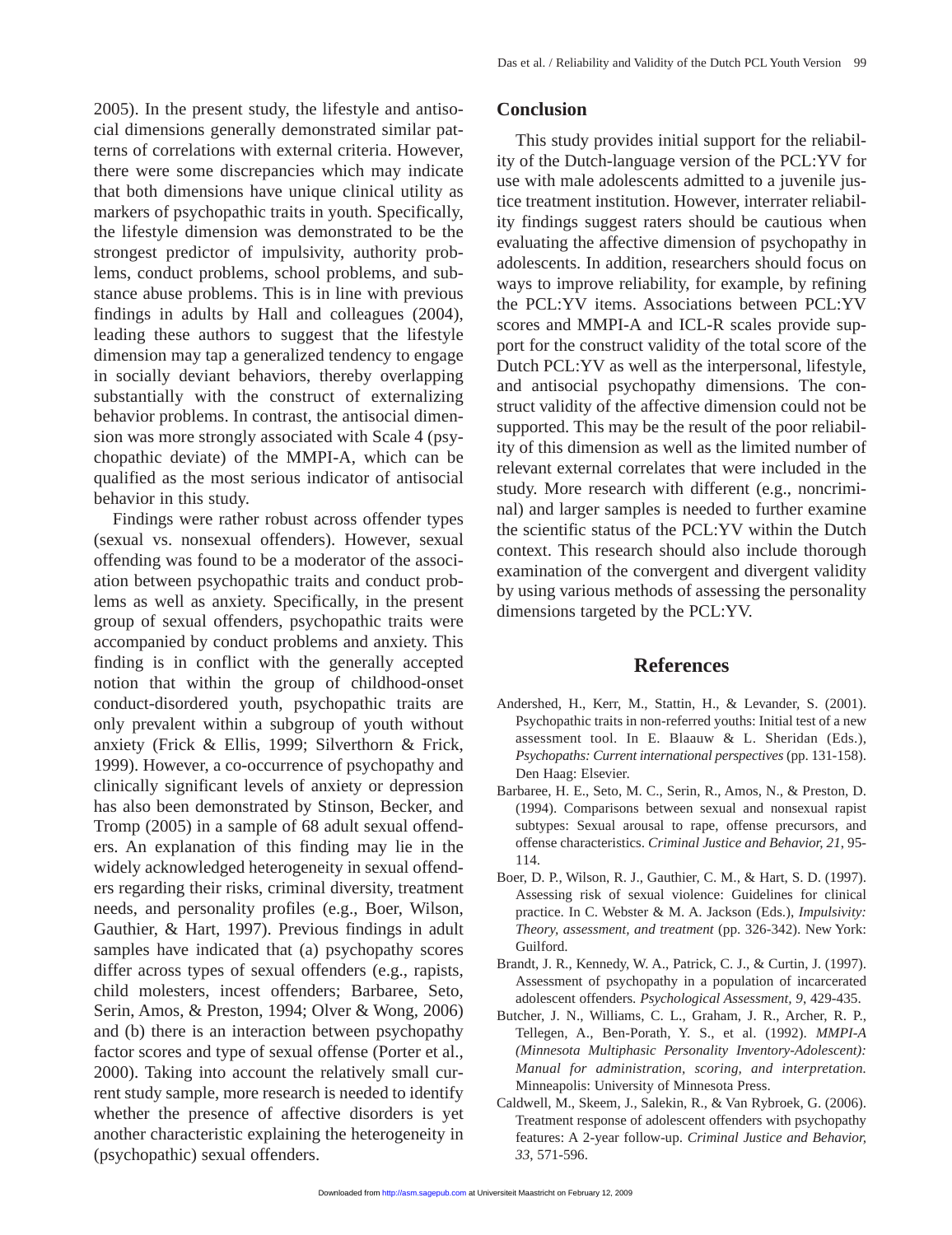- Campbell, J. S., Pulos, S., Hogan, M., & Murry, F. (2005). Reliability generalization of the Psychopathy Checklist applied in youthful samples. *Educational and Psychological Measurement, 65*, 640-656.
- Christian, R. E., Frick, P. J., Hill, N. L., Tyler, L., & Frazer, D. R. (1997). Psychopathy and conduct problems in children: Implications for subtyping children with conduct problems. *Journal of the American Academy of Child and Adolescent Psychiatry, 36*, 233-241.
- Cooke, D. J., & Michie, C. (2001). Refining the construct of psychopathy: Towards a hierarchical model. *Psychological Assessment, 13*, 171-188.
- Cooke, D. J., Michie, C., Hart, S. D., & Clark, D. A. (2004). Reconstructing psychopathy: Clarifying the significance of antisocial and socially deviant behavior in the diagnosis of psychopathic personality disorder. *Journal of Personality Disorders,* 18, 337-356.
- Cronbach, L. J., & Meehl, P. E. (1955). Construct validity of psychological tests. *Psychological Bulletin, 52*, 281-302.
- de Jong, C. A. J., van den Brink, W., & Jansma, A. (2000). ICL-R: *Handleiding bij de vernieuwde versie van de Interpersonal Checklist (ICL)* [Manual of the revised Dutch version of the Interperonal Checklist (ICL)]. Sint Oedenrode, Netherlands: Novadic.
- de Ruiter, C., de Vries, J. K., & Das, J. (2002). *Psychopathie Checklist: Jeugd Versie: Geautoriseerde Nederlandse vertaling* [Psychopathy Checklist: Youth Version: Authorized Dutch translation]. Unpublished research version.
- Derksen, J., van Dijk, J. S., & Cornelissen, A. (2003). De Nederlandse adolescentenversie van de MMPI [The Dutch language version of the MMPI for adolescents]. *De Psycholoog, 38*, 304-311.
- Edens, J. F., Skopp, N. A., & Cahill, M. A. (2008). Psychopathic features moderate the relationship between harsh and inconsistent parental discipline and adolescent antisocial behavior. *Journal of Clinical Child and Adolescent Psychology, 37*, 472-476.
- Edens, J. F., & Vincent, G. M. (in press). Juvenile psychopathy: A clinical construct in need of restraint? *Journal of Forensic Psychology Practice.*
- Essau, C. A., Sasagawa, S., & Frick, P. J. (2006). Callous-unemotional traits in a community sample of adolescents. *Assessment, 13*, 454-469.
- Farrington, D. P. (2005). The importance of child and adolescent psychopathy. *Journal of Abnormal Child Psychology, 33*, 489-497.
- Fleiss, J. L. (1986). *The design and analysis of clinical experiments.* New York: John Wiley.
- Forth, A. E., Brown, S. L., Hart, S. D., & Hare, R. D. (1996). The assessment of psychopathy in male and female noncriminals: Reliability and validity. *Personality and Individual Differences, 20*, 531-543.
- Forth, A. E., & Burke, H. C. (1998). Psychopathy in adolescence: Assessment, violence, and developmental precursors. In D. J. Cooke, A. E. Forth, & R. D. Hare (Eds.), *Psychopathy: Theory, research, and implications for society* (pp. 205-229). Dordrecht, Netherlands: Kluwer.
- Forth, A. E., Hart, S. D., & Hare, R. D. (1990). Assessment of psychopathy in male young offenders. *Psychological Assessment: A Journal of Consulting and Clinical Psychology, 2*, 342-344.
- Forth, A. E., Kosson, D., & Hare, R. D. (2003). *The psychopathy checklist: Youth version.* Toronto, Ontario: Multi-Health Systems.
- Forth, A. E., & Mailloux, D. L. (2000). Psychopathy in youth: What do we know? In C. B. Gacono (Ed.), *The clinical and forensic assessment of psychopathy: A practitioners guide* (pp. 25-54). Mahwah, NJ: Lawrence Erlbaum.
- Frick, P. J. (2003). *The inventory of callous-unemotional traits.* Unpublished rating scale, University of New Orleans.
- Frick, P. J., Bodin, S. D., & Barry, C. T. (2000). Psychopathic traits and conduct problems in community and clinic-referred samples of children: Further development of the psychopathy screening device. *Psychological Assessment, 12*, 382-393.
- Frick, P. J., Cornell, A. H., Barry, C. T., Bodin, S. D., & Dane, H. A. (2003). Callous-unemotional traits and conduct problems in the prediction of conduct problem severity, aggression, and self-report of delinquency. *Journal of Abnormal Child Psychology, 31*, 457-470.
- Frick, P. J., & Ellis, M. (1999). Callous-unemotional traits and subtypes of conduct-disorder. *Clinical Child and Family Psychology Review, 2*, 149-168.
- Frick, P. J., & Hare, R. D. (2001). *The antisocial process screening device.* Toronto, Ontario, Canada: Multi-Health Systems.
- Frick, P. J., Lilienfeld, S. O., Ellis, M. L, Loney, B. R., & Silverthorn, P. (1999). The association between anxiety and psychopathy dimensions in children. *Journal of Abnormal Child Psychology, 27*, 381-390.
- Gendreau, P., Goggin, C., & Smith, P. (2002). Is the PCL-R really the "unparalleled" measure of offender risk? A lesson in knowledge accumulation. *Criminal Justice and Behavior, 29*, 397-426.
- Green, S. B., Lissitz, R. W., & Mulaik, S. A. (1977). Limitations of coefficient alpha as an index of unidimensionality. *Educational and Psychological Measurement, 37*, 827-838.
- Hall, J. R., Benning, S. D., & Patrick, C. J. (2004). Criterion-related validity of the three-factor model of psychopathy: Personality, behavior, and adaptive functioning. *Assessment, 11*, 4-16.
- Hare, R. D. (1991). *The Hare psychopathy checklist—Revised*. Toronto, Ontario, Canada: Multi-Health Systems.
- Hare, R. D. (2003). *Manual for the revised psychopathy checklist* (2nd ed.). Toronto, Ontario, Canada: Multi-Health Systems.
- Hare, R. D., Hart, S. D., Forth, A. E., Harpur, T. J., & Williamson, S. E. (1998). Psychopathic personality characteristics: Development of a criteria set for use in the *DSM-IV* antisocial personality disorder field trial. In T. A. Widiger, A. J. Frances, H. A. Pincus, R. Ross, M. B. First, W. Davis, et al. (Eds.), *DSM-IV sourcebook* (pp. 331-341). Washington, DC: American Psychiatric Association.
- Hart, S. D., Cox, D. N., & Hare, R. D. (1995). *Manual for the psychopathy checklist: Screening version (PCL:SV)*. Toronto, Ontorio, Canada: Multi-Health Systems.
- Hart, S. D., Watt, K. A., & Vincent, G. M. (2002). Commentary on Seagrave and Grisso: Impressions of the state of the art. *Law and Human Behavior, 26*, 241-245.
- Hildebrand, M., de Ruiter, C., & de Vogel, V. (2004). Psychopathy and sexual deviance in treated rapists: Association with sexual and nonsexual recidivism. *Sexual abuse: A Journal of Research and Treatment, 16*, 1-24.
- Johnstone, L., & Cooke, D. J. (2004). Psychopathic-like traits in childhood: Conceptual and measurement concerns. *Behavioral Science and the Law, 22*, 103-125.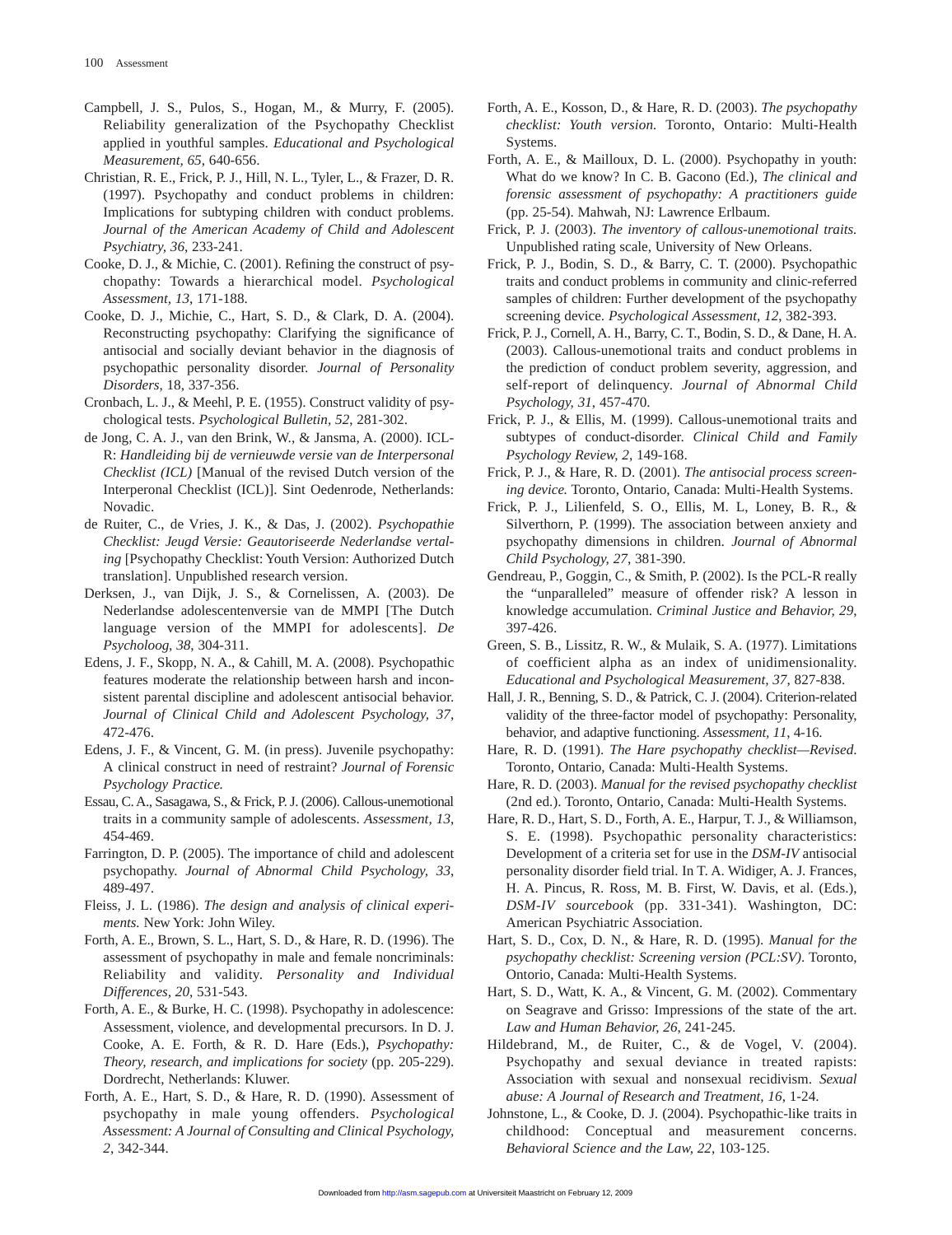- Jones, S., Cauffman, E., Miller, J. D., & Mulvey, E. (2006). Investigating different factor structures of the Psychopathy Checklist: Youth Version: Confirmatory factor analytic findings. *Psychological Assessment, 18*, 33-48.
- Kosson, D. S., Cyterski, T. D., Steuerwald, B. L., Neumann, C. S., & Walker-Matthews, S. (2002). The reliability and validity of the Psychopathy Checklist: Youth Version (PCL:YV) in nonincarcerated adolescent males. *Psychological Assessment, 14*, 97-109.
- LaForge, R., & Suczek, R. F. (1955). The interpersonal dimension of personality: III. An interpersonal checklist. *Journal of Personality, 24*, 94-112.
- Leary, T. (1957). *Interpersonal diagnosis of personality.* New York: Ronald.
- Lee, Z., Vincent, G. M., Hart, S. D., & Corrado, R. R. (2003). The validity of the Antisocial Process Screening Device as a selfreport measure of psychopathy in adolescent offenders. *Behavioral Sciences and the Law, 21*, 771-786.
- Levenston, G. K., Patrick, C. J., Bradley, M. M., & Lang, P. J. (2000). The psychopath as observer: Emotion and attention in picture processing. *Journal of Abnormal Psychology, 109*, 373-385.
- Loney, B. R., Taylor, J., Butler, M. A., & Ianoco, W. G. (2007). Adolescent psychopathy features: 6-year temporal stability and the prediction of externalizing symptoms during the transition to adulthood. *Aggressive Behavior, 33,* 242-252.
- Lynam, D. R., Caspi, A., Moffitt, T. E., Raine, A., Loeber, R., & Stouthamer-Loeber, M. (2005). Adolescent psychopathy and the Big Five: Results from two samples. *Journal of Abnormal Child Psychology, 33*, 431-443.
- McGraw, K. O., & Wong, S. P. (1996). Forming inferences about some intraclass correlation coefficients. *Psychological Methods, 1*, 30-46.
- Murrie, D. C., & Cornell, D. G. (2002). Psychopathy screening of incarcerated juveniles: A comparison of measures. *Psychological Assessment, 14*, 390-396.
- Myers, W. C., Burket, R. C., & Harris, H. E. (1995). Adolescent psychopathy in relation to delinquent behaviors, conduct disorder, and personality disorders. *Journal of Forensic Sciences, 40*, 435-439.
- Neumann, C. S., Kosson, D. S., Forth, A. E., & Hare, R. D. (2006). Factor structure of the Hare Psychopathy Checklist: Youth Version in incarcerated adolescents. *Psychological Assessment, 18*, 142-154.
- Neumann, C. S., Vitacco, M. J., Hare, R. D., & Wupperman, P. (2005). Reconstruing the "reconstruction" of psychopathy: A comment on Cooke, Michie, Hart, and Clarke. *Journal of Personality Disorders, 19*, 624-640.
- Newman, J. P., & Schmitt, W. (1998). Passive avoidance in psychopathic offenders: A replication and extension. *Journal of Abnormal Psychology, 107*, 527-532.
- Nunnally, J., & Bernstein, I. (1994). *Psychometric theory.* New York: McGraw-Hill.
- Ogloff, J., Wong, S., & Greenwood, A. (1990). Treating criminal psychopaths in a therapeutic community program. *Behavioral Sciences and the Law, 8*, 181-190.
- Olver, M. E., & Wong, S. C. P. (2006). Psychopathy, sexual deviance, and recidivism among sex offenders. *Sexual Abuse: A Journal of Research and Treatment, 18*, 65-82.
- O'Neill, M. L., Lidz, V., & Heilbrun, K. (2003). Predictors and correlates of psychopathic characteristics in substance abusing adolescents. *International Journal of Forensic Mental Health, 2*, 35-45.
- Patrick, C. J., Bradley, M. M., & Lang, P. J. (1993). Emotion in the criminal psychopath: Startle reflex modulation. *Journal of Abnormal Psychology, 102*, 82-92.
- Petrila, J., & Skeem, J. L. (2003). An introduction to the special issues on juvenile psychopathy and some reflections on the current debate. *Behavioral Sciences and the Law, 21*, 689-694.
- Porter, S., Fairweather, D., Drugge, J., Hervé, H., Birt, A., & Boer, D. P. (2000). Profiles of psychopathy in incarcerated sexual offenders. *Criminal Justice and Behavior, 27*, 216-233.
- Porter, S., Woodworth, M., Earle, J., Drugge, J., & Boer, D. (2003). Characteristics of sexual homicides committed by psychopathic and nonpsychopathic offenders. *Law and Human Behavior, 27*, 459-470.
- Rice, M. E., Harris, G. T., & Cormier, C. A. (1992). An evaluation of a maximum-security therapeutic community for psychopaths and other mentally disordered offenders. *Law and Human Behavior, 16*, 399-412.
- Rogers, R., Johansen, J., Chang, J. J., & Salekin, R. T. (1997). Predictors of adolescent psychopathy: Oppositional and conduct-disordered symptoms. *Journal of the American Academy of Psychiatry and the Law, 25*, 261-271.
- Salekin, R. T., Brannen, D. N., Zalot, A. A., Leistico, A., & Neumann, C. S. (2006). Factor structure of psychopathy in youth: Testing the applicability of the new four-factor model. *Criminal Justice and Behavior, 33*, 135-157.
- Salekin, R. T., & Frick, P. J. (2005). Psychopathy in children and adolescents: The need for a developmental perspective. *Journal of Abnormal Child Psychology, 33*, 403-409.
- Salekin, R. T., Leistico, A. R., Trobst, K. K., Schrum, C. L., & Lochman, J. E. (2005). Adolescent psychopathy and personality theory—the interpersonal circumplex: Expanding evidence of a nomological net. *Journal of Abnormal Child Psychology, 33*, 445-460.
- Seagrave, D., & Grisso, T. (2002). Adolescent development and the measurement of juvenile psychopathy. *Law and Human Behavior, 26*, 219-239.
- Seto, M. C., & Barbaree, H. E. (1999). Psychopathy, treatment behavior, and sex offenders recidivism. *Journal of Interpersonal Violence, 14*, 1235-1248.
- Shrout, P. E., & Fleiss, J. L. (1979). Intraclass correlations: Uses in assessing rater reliability. *Psychological Bulletin, 86*, 420-428.
- Silverthorn, P., & Frick, P. J. (1999). Developmental pathways to antisocial behavior: The delayed-onset pathway in girls. *Development and Psychopathology, 11*, 101-126.
- Skeem, J. L., & Cauffman, E. (2003). Views of the downward extension: Comparing the youth version of the Psychopathy Checklist with the Youth Psychopathic Traits Inventory. *Behavioral Sciences and the Law, 21*, 737-770.
- Skeem, J. L., Monahan, J., & Mulvey, E. P. (2002). Psychopathy, treatment involvement, and subsequent violence among civil psychiatric patients. *Law and Human Behavior, 26*, 577-603.
- Skeem, J. L., Mulvey, E. P., & Grisso, T. (2003). Applicability of traditional and revised models of psychopathy to the Psychopathy Checklist: Screening Version. *Psychological Assessment, 15*, 41-55.
- Spain, S. E., Douglas, K. S., Poythress, N. G., & Epstein, M. (2004). The relationship between psychopathic features, violence and treatment outcome: The comparison of three youth measures of psychopathic features. *Behavioral Sciences and the Law, 22*, 85-102.